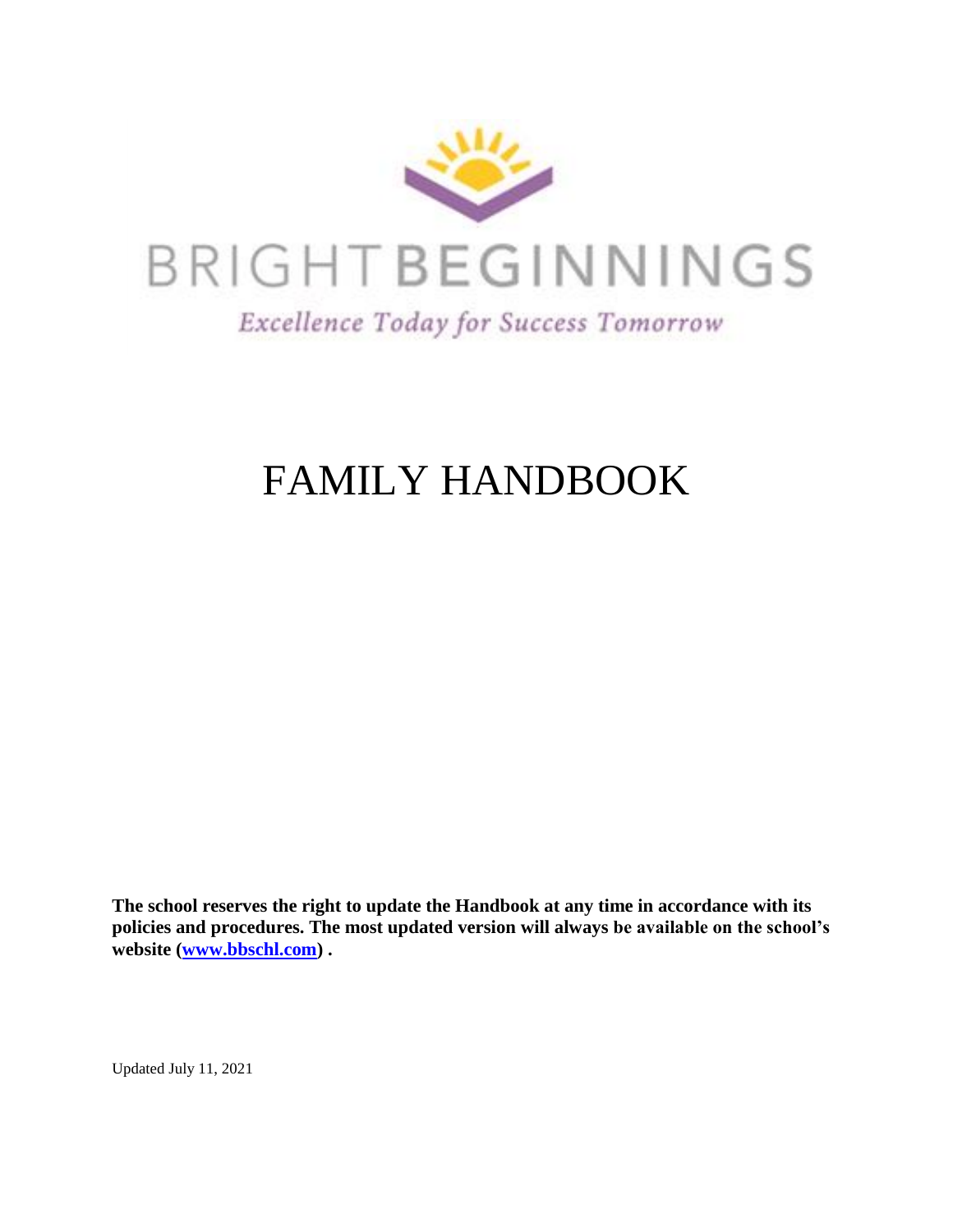# **Table of Contents**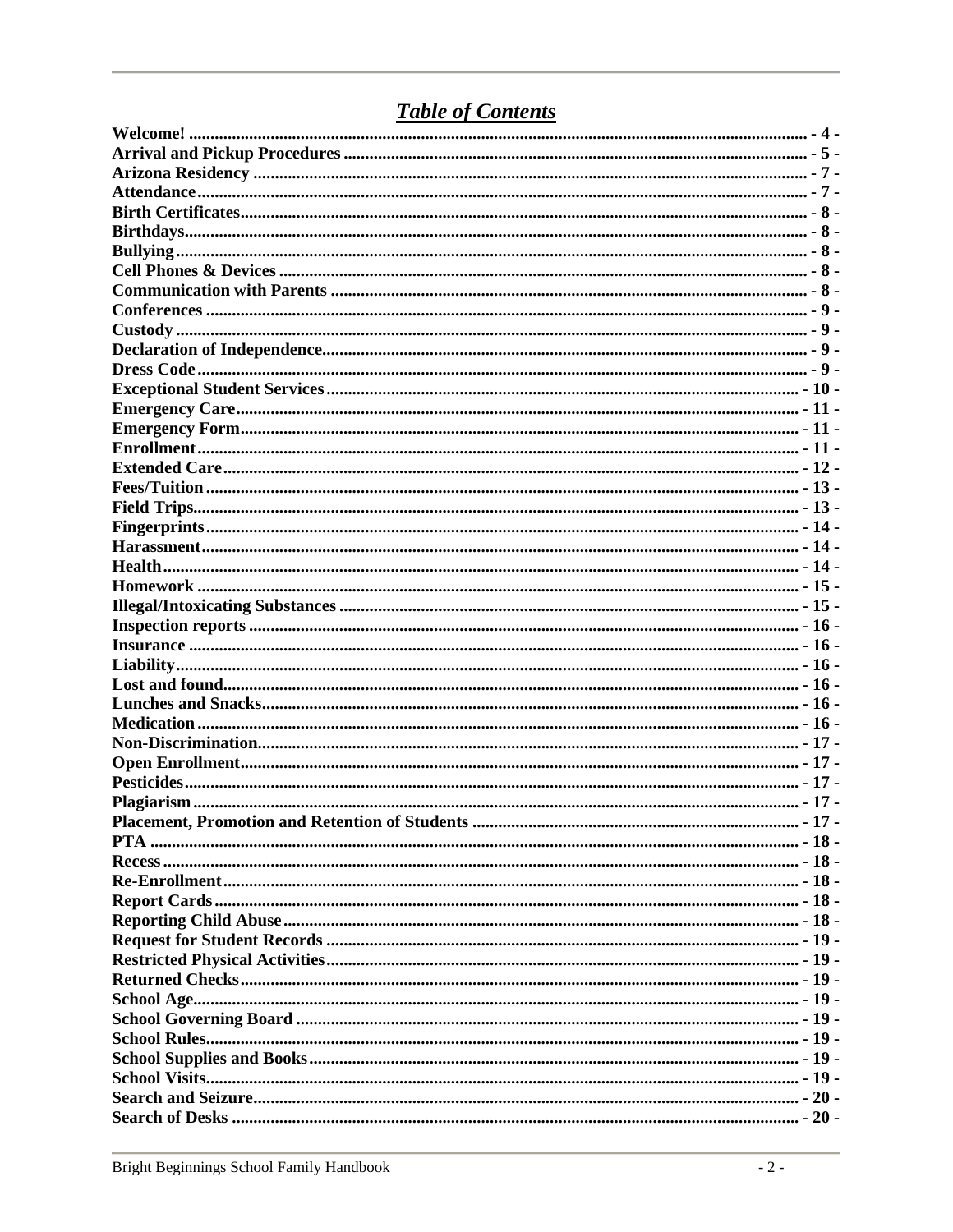| Tuition Payment Policy (Preschool, Full-Day Kindergarten, Before and After Care) - 23 - |  |
|-----------------------------------------------------------------------------------------|--|
|                                                                                         |  |
|                                                                                         |  |
|                                                                                         |  |
|                                                                                         |  |
|                                                                                         |  |
|                                                                                         |  |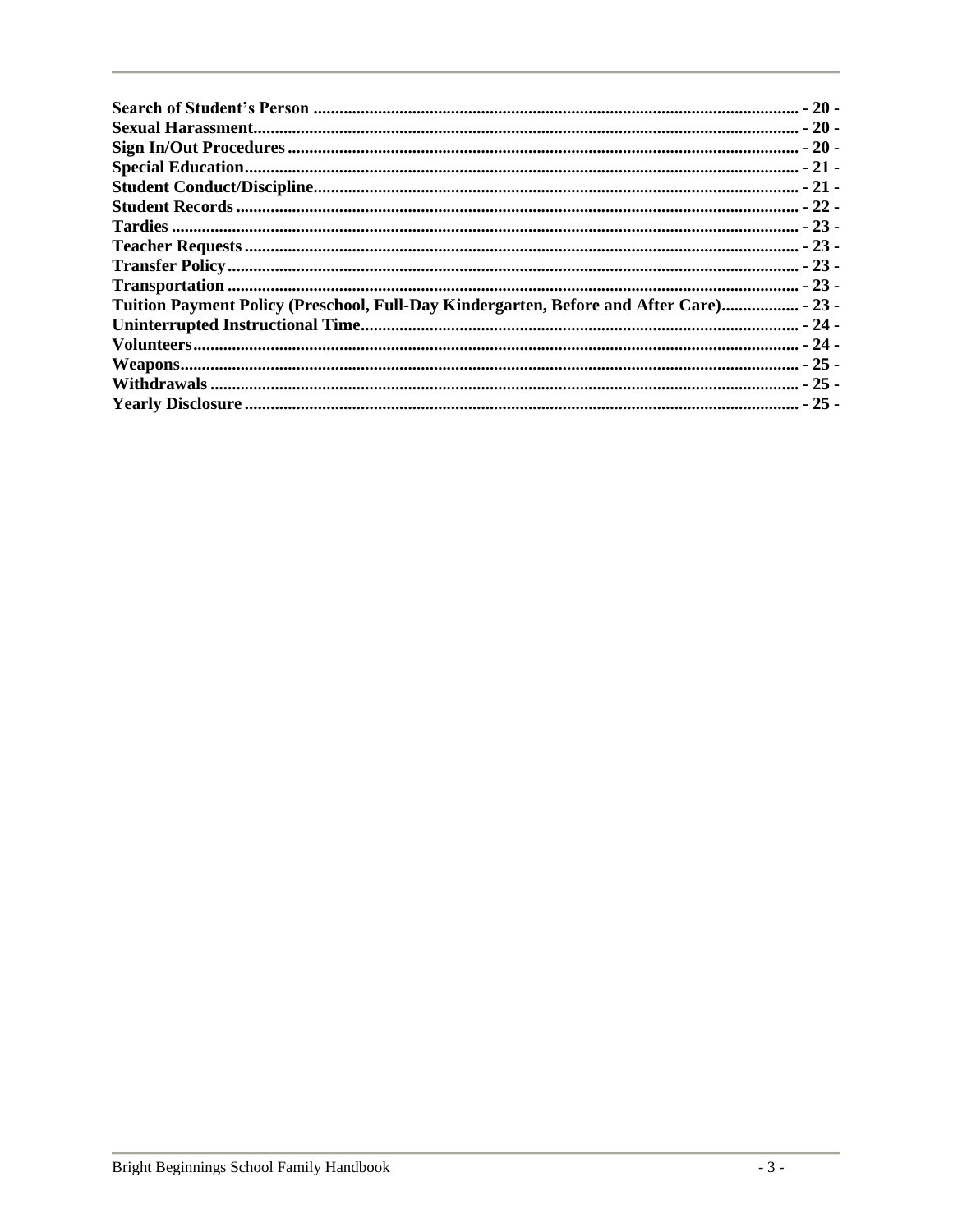#### <span id="page-3-0"></span>*Welcome!*

Bright Beginnings is pleased and excited to welcome you to BBS. We look forward to an extended opportunity to share in your child's education with you and to make your child's school experience the very best it can be. As a team of staff, parents, and students, we can accomplish this in a variety of ways that will benefit your child.

Bright Beginnings School offers Preschool - 6th grade students a wide range of educational experiences in the areas of: general studies, computers, Spanish and a variety of fine arts including PE, Art, and Music. Our students learn to be great problem solvers and critical thinkers. Instruction is provided in a hands-on discovery manner by experienced instructors in a small-group setting. We have an advanced curriculum that emphasizes and offers challenging opportunities to learn and excel.

It is the intention of BBS to look at and educate the "whole child" in a positive and challenging learning environment where each child will achieve the greatest success. The hope is to create joyful, lifelong learners; assist students in experiencing academic success; and develop great self-esteem. As a staff we seek to develop the physical well-being of each child, help students appreciate cultural differences, and practice the principles of good citizenship. We encourage creative approaches to problem solving and fully involve parents in their child's education.

BBS encourages parent involvement and we invite and welcome you to visit our campus. We welcome parents to volunteer in their child's classroom or elsewhere throughout the school. As parents, you can help us in supporting your child's education by seeing that your child arrives to school on time daily and ensuring your child is present as much as possible; our curriculum is advanced and moves at a rapid pace. We look forward to seeing your child and miss them when they aren't in school. In addition, they miss great learning opportunities.

We believe that everyone should enjoy our school equally and should feel safe and accepted regardless of color, race, gender, popularity, athletic ability, intelligence, religion or nationality. Bright Beginnings School has the most wonderful and dedicated staff and we are all dedicated to providing a safe and comfortable environment for all of our students!

Sincerely,

BBS Administration

400 N. Andersen Blvd. Chandler, AZ 85224 Phone: (480) 821-1404 Fax: (480) 659-0031

Visit our website at: [www.bbschl.com](http://www.bbschl.com/)

\_\_\_\_\_\_\_\_\_\_\_\_\_\_\_\_\_\_\_\_\_\_\_\_\_\_\_\_\_\_\_\_\_\_\_\_\_\_\_\_\_\_\_\_\_\_\_\_\_\_\_\_\_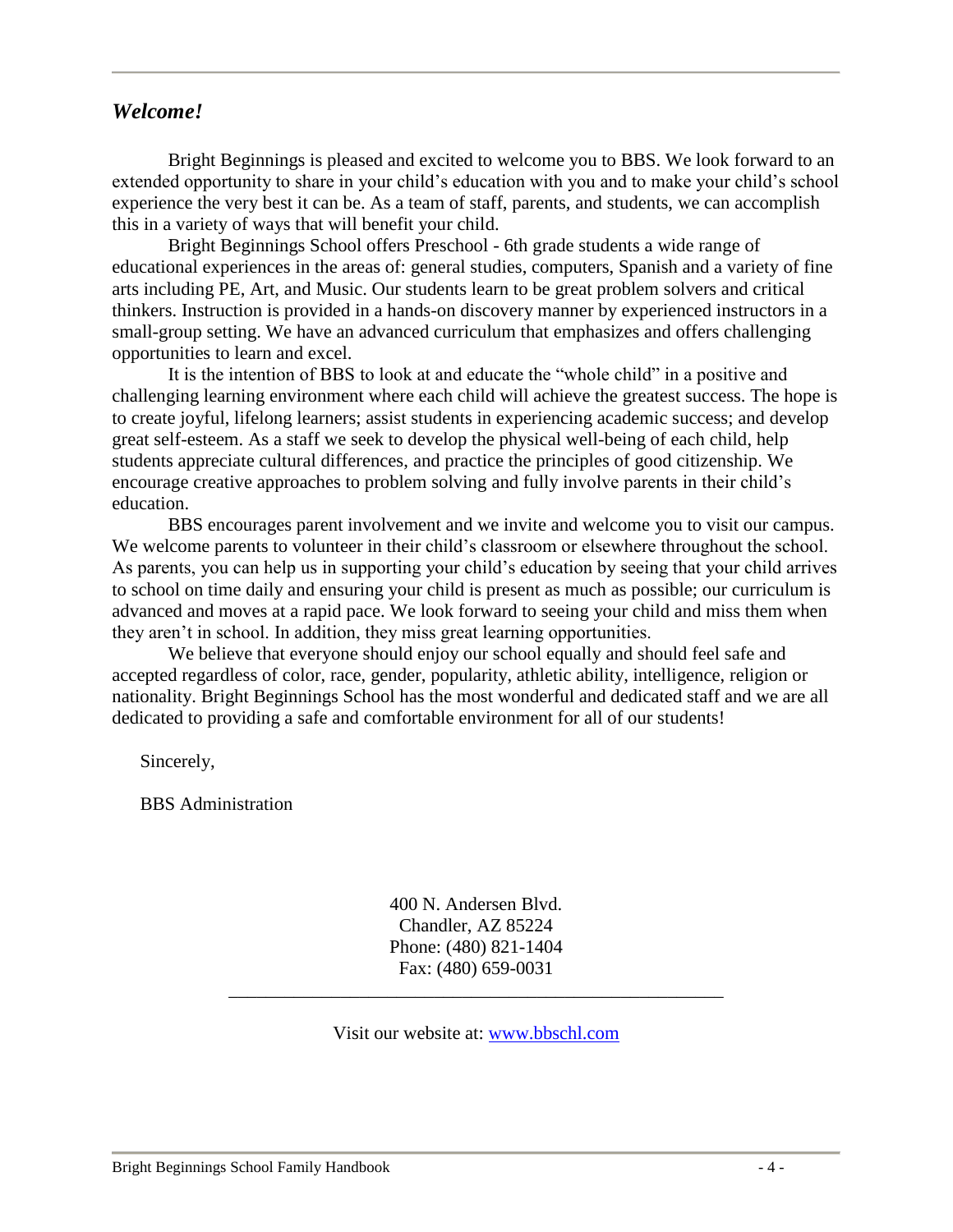# <span id="page-4-0"></span>*Arrival and Pickup Procedures*

Parents are encouraged to drop students off utilizing the drive-up circle and refrain from entering the building unless absolutely necessary. If a parent does need to enter the building, the parent MUST enter through the main office doors and sign in at the front desk. At no time during the school day will parents be permitted on campus without having checked in at the front desk. Once school begins, any parents who wish to remain in the building must sign in at the front desk.

At the end of the school day, the same procedure is expected. Because of congestion, parents may not wait at the exit doors to pick up students. Students should be picked up in the drive-up circle.

- When using the drive-up circle, pull forward to the furthest available space.
- Parents must remain in their vehicles at all times while in the drive-up circle.
- Refrain from conversations with teachers and staff during dismissal time. Their primary focus is on the safety of the children.
- Your child will be released and/or assisted into the vehicle once it is safe to do so.
- Cell phone use is prohibited while in your car at arrival or dismissal time.

Preschool and Prekindergarten school hours are 8:30 am – 2:50 pm. Preschool and Pre-K parents must accompany their children into the school building. Parents of Preschool and Pre-K students are required to sign-in and sign-out using first initial and full last name. Drop-off procedures are listed below.

#### *Pre-K drop off and pick up procedures*

*Drop off procedures for Pre-K before school:* Children who arrive between 7:00 am and 8:00 am should be taken to before school care and signed-in the before school book using your first initial and full last name. There is a \$15.00 per hour (one hour minimum) charge for this before school drop-off, due at the time of drop-off. Students who arrive after 8:00 am but before 8:20 should be signed in by their parent at the front office, then escorted to the playground. Parents are not allowed on the playground at this time.

*Drop off procedures for Pre-K:* Pre-K begins at 8:30 am. Students may be dropped off in their classrooms any time after 8:20 at no charge. Please do not enter the classroom before 8:20 am. This is teacher prep time. You should enter through the south white double doors and sign your child in his/her classroom.

*Pick-up procedures for Pre-K:* Students should be picked up between 2:50 pm and 3:00 pm. Please enter through the south gate and pick-up your child at their classroom. You must sign your child out using first initial and full last name. Students who have not been picked up by 3:05 will be sent to afterschool. There is a \$15.00 per hour charge for this service due at the time of pick-up.

*Pick-up procedures for Pre-K After-school program:* Students should be picked up in Room 13 and signed out using first initial and full last name. Please note only adults 18 and over may sign a student out and they must be listed on your emergency contact form or have prior written approval to pick up your child. Do not send an older student in to get your Pre-K student. There is a \$15.00 per hour (one hour minimum) fee for this service.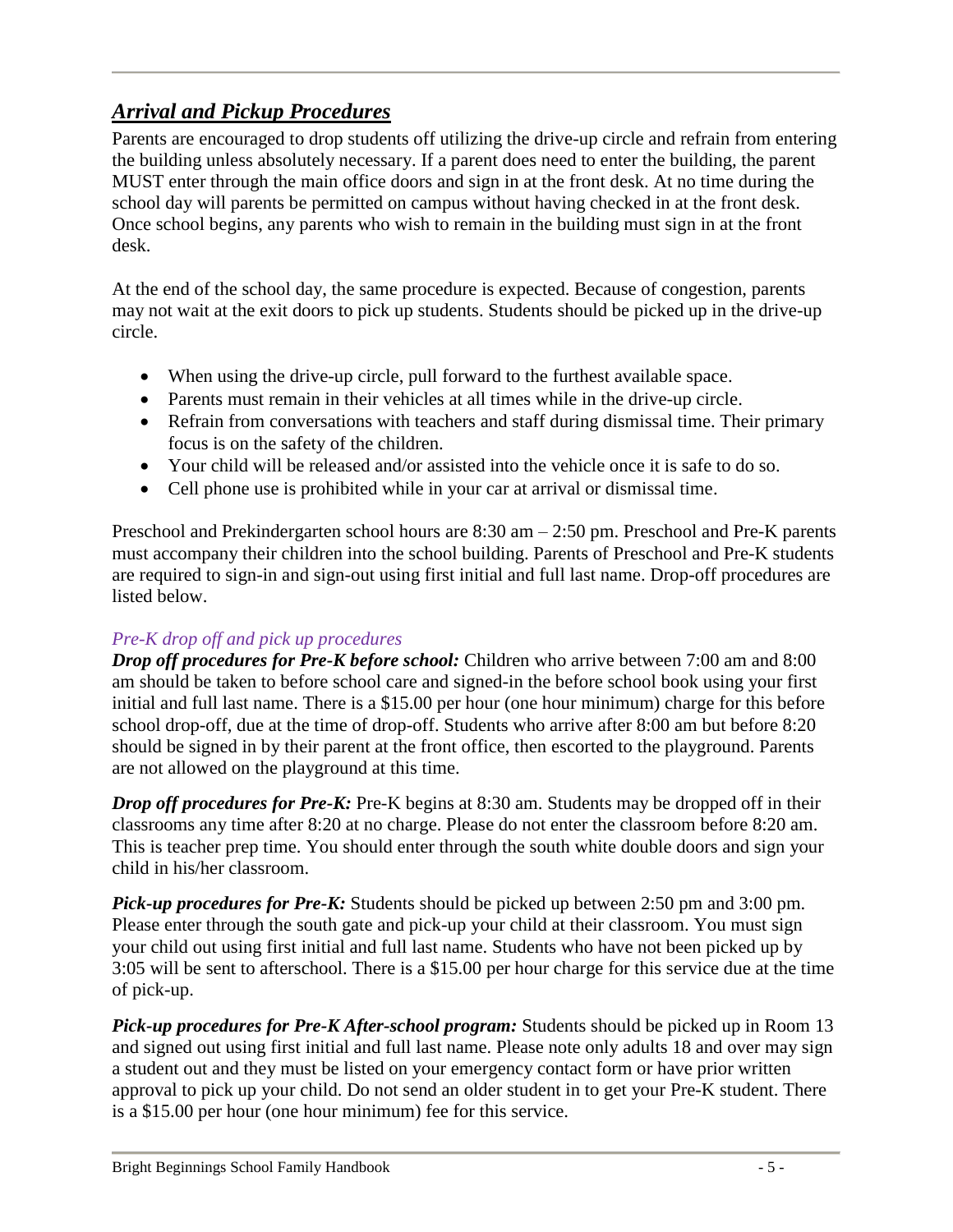All fees are due at the time of service unless pre-paid by the month. No Preschool children (children under 4 years of age) are allowed in before and after school programs.

#### *Kindergarten – Grade 6*

**Part time Kindergarten** school hours will be determined each year according to staff and schedule availability.

**Full Day Kindergarten - Grade 6** school hours are 8:30 a.m. - 3:00 p.m. Students arrive between 8:20 and 8:25 a.m.

The drive up circle MAY ONLY be used when entering using Flint Street. To exit from the drive up circle, turn left onto Flint Street toward Dobson Road. When arriving to the school using Carla Vista (street near post office), the drive up circle MAY NOT be used. Please turn left to enter the school parking lot. When exiting the school parking lot, use the North or South exit, turn right, and head toward the post office. For safety purposes, refrain from using Flint Street when exiting out of parking lot. Please pay attention to the signs and arrows in the parking lot.

When using the parking lot, you must accompany your child to and from the school building.

Please follow these directions in order to keep all of the students safe and to expedite the process of releasing students:

Arrival:

- Do not park on Flint St, Andersen Blvd, the cul-de-sac or the drive-up loop. *No exceptions!*
- When using the drive-up circle, please pull to the furthest north available space. Do not leave your car.
- Never use the left lane when entering the drive up circle. For safety reasons, we will not release your child to you if you are in the left lane.
- Flint and the NS road in front of BBS are for *ONE* lane of traffic each way. *Do not pass on these streets.*
- Students may only exit their vehicles from the passenger side. Parents may not get out of their vehicles in the drive-up circle.

Dismissal (Pick-up):

- Drive-up process and expectations remain the same.
- Students will be waiting on the sidewalk in front of the building.
- Student will enter vehicles on the right-hand/passenger side.
- Do not exit your vehicle, students will not be permitted to load into the trunk or rear of the vehicle; they MUST not walk around the vehicle on the left side.
- Exit the drive-up circle when the cars in front of you have exited and you are clear to move forward.
- Student who are not picked up by 3:07 will be signed into aftercare and charged at the drop-in rate of \$15 per hour.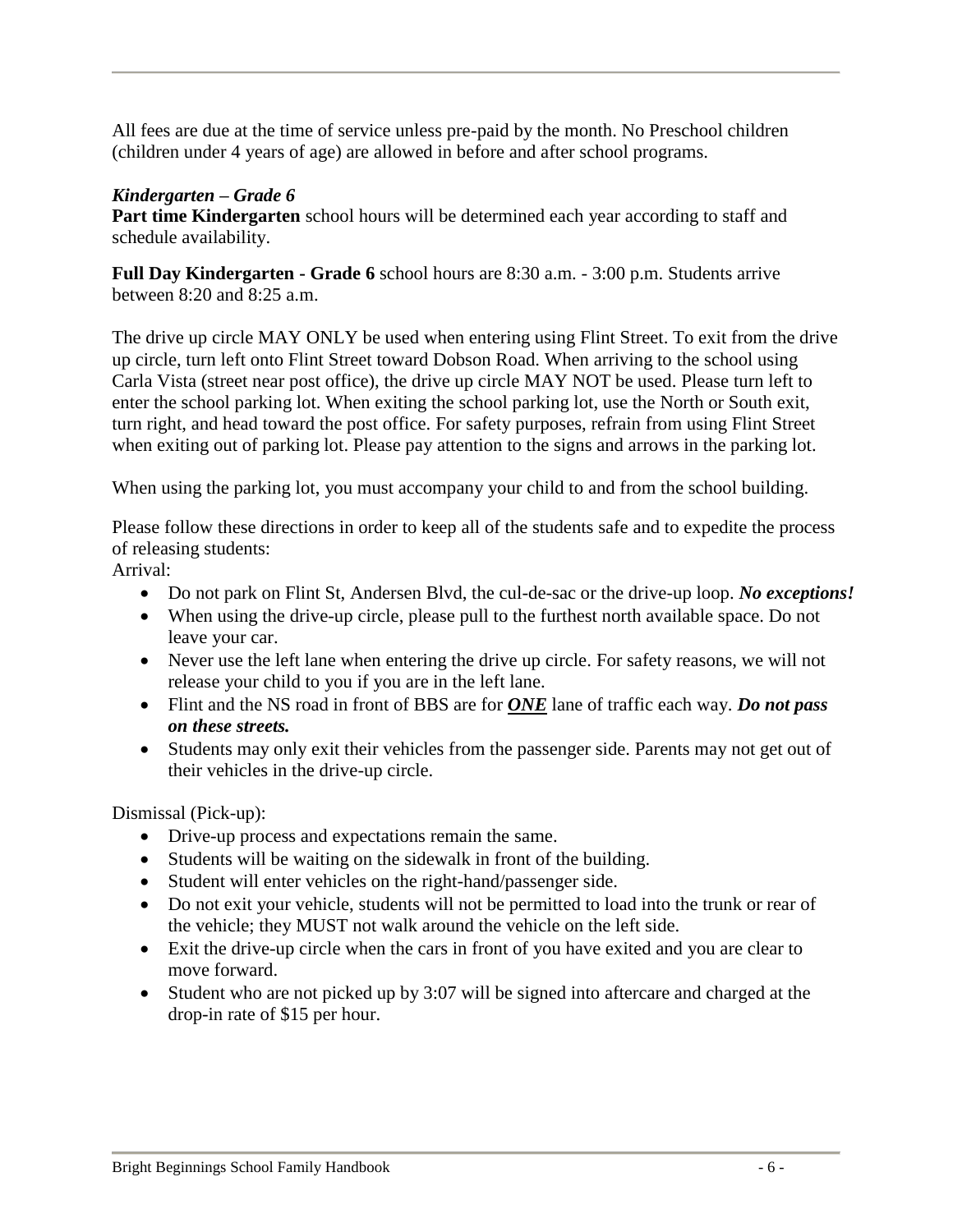### <span id="page-6-0"></span>*Arizona Residency*

The Arizona Department of Education requires that all charter and public schools maintain verification of a student's residency status as defined in the statute below:

#### **A.R.S. 15-802(B) requires school districts and charter schools to obtain and maintain verifiable documentation of Arizona residency upon enrollment in an Arizona public school. This document is designed to assist school districts and charter schools in meeting the legal requirements of the statute.**

The documentation must be provided each time a student enrolls in a charter school and reaffirmed during the charter's annual registration process. Therefore, you must provide a copy of an acceptable form of proof of residency annually at the time of registration.

#### <span id="page-6-1"></span>*Attendance*

Regular attendance and being on time is critical to the learning process and helps students develop a good attitude toward school along with important time management skills for their future. Parents/Guardians are encouraged to schedule doctor, dentist, and other appointments for students at times outside the school day.

Arizona State Law (ARS 15§802) requires compulsory attendance for school-age children. Students are required to be in school except in cases of emergency, illness or religious observance. Students who are not in school 90% (18 absences) of the school days may be retained, even if the absences are excused. Documentation and successful completion of the grade level is required before a student will be considered for promotion.

- At five absences, a letter identifying the number of absences will be sent to the parents. A conference may be needed to assist in home and school communication.
- At ten absences, a letter identifying the number of excessive absences and the state mandatory attendance statute will be sent to the parent.
- If the number of absences exceeds ten, authorities may be notified for educational neglect or habitual truancy at the discretion of administration.

It is the parents' and/or guardians' responsibility to inform the school of an absence and to call the school office before 8:30 a.m. Students will be recorded as having an unexcused absence if no message is left. (The administration will not usually attempt to contact parents/guardians in the event the office is not notified) It is important that the office has your current work and home telephone numbers on file. **Please note that an email to the classroom teacher will not suffice**.

It is the responsibility of the student to make up all missed assignments after an absence from school. If a student is unable to attend school and seeks their assignments, the student should contact their teacher for that information, not the school office. Once again, it is the responsibility of the student to make up missed homework after any absence, planned or due to illness, in a timely manner. Each teacher will have an established make-up policy, including appropriate deadlines, for missed work. Teachers will not provide homework and/or class work in advance for unexcused absences. Schoolwork will be made up at home after they return. Reduced credit will be given for this work. This may affect the grade they receive on their report card.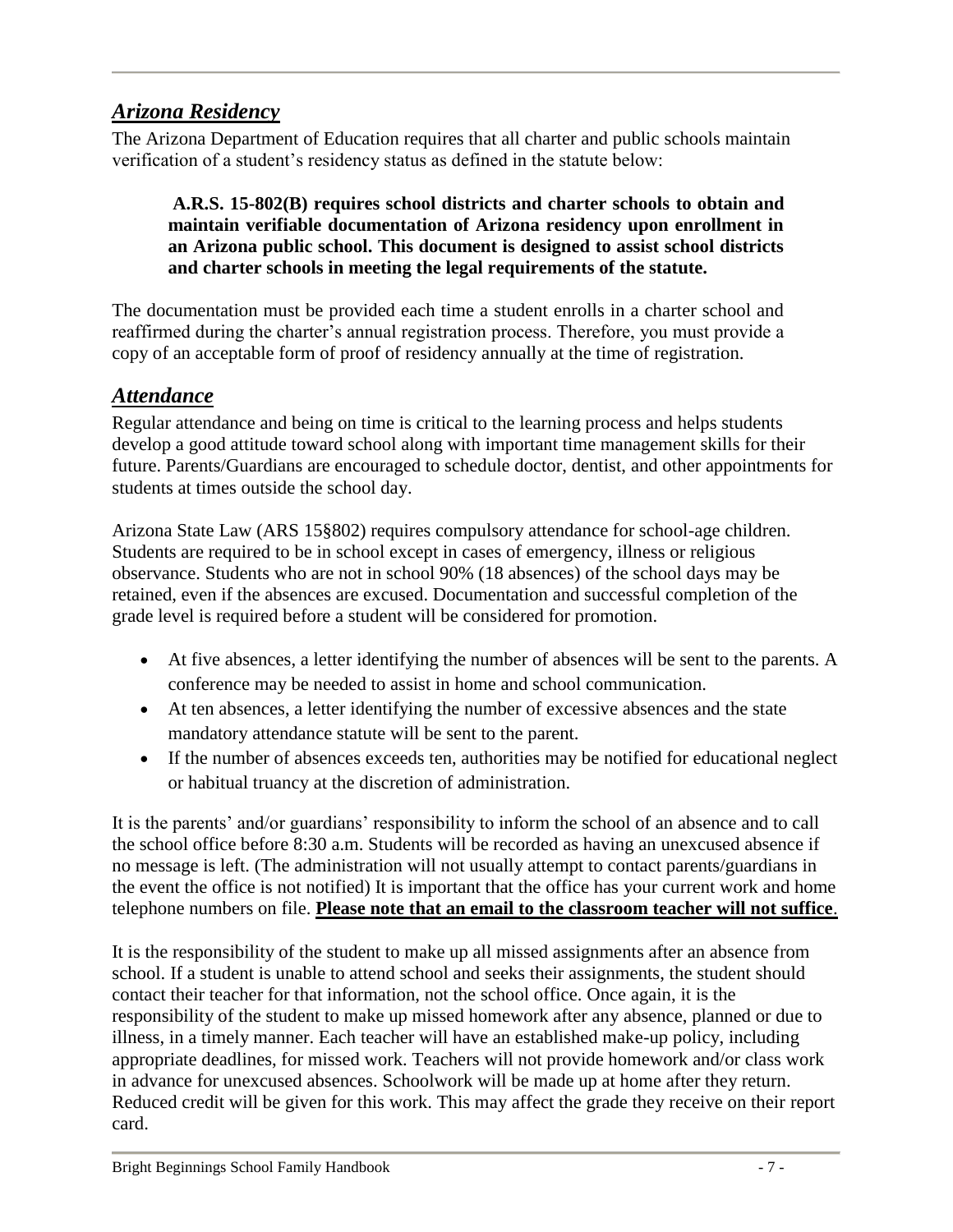Family vacations are encouraged during summer and school recess periods whenever possible. Absences due to vacations will be considered unexcused absences. An unexcused absence of ten consecutive days or longer will automatically result in the withdrawal of the student. Unexcused absences in excess of eighteen days will be considered truancy. Special consideration will be made for absences due to bereavement.

Students absent on the day of a field trip and/or an after school club or evening event **may not** attend the field trip or event without administrative approval.

# <span id="page-7-0"></span>*Birth Certificates*

We must have a photocopy of your child's official birth certificate or some other reliable documentation or proof of the student's age and identity on file per A.R.S. §15-828.

# <span id="page-7-1"></span>*Birthdays*

Please let the teacher know if you will be bringing any kind of treat. No matches, candles, or balloons. Be aware of any food allergies in the classroom by asking your child's teacher in advance. Please do not distribute birthday invitations at school.

# <span id="page-7-2"></span>*Bullying*

We believe that everyone should enjoy our school equally and should feel safe and accepted regardless of color, race, gender, popularity, athletic ability, intelligence, religion or nationality.

"Bullying is unwanted, aggressive behavior among school-aged children that involves a real or perceived power imbalance. The behavior is repeated, or has the potential to be repeated, over time. Bullying includes actions such as making threats, spreading rumors, attacking someone physically, or excluding someone from a group on purpose."

(Courtesy of [www.stopbullying.gov\)](http://www.stopbullying.gov/) At the discretion of teachers and/or administration, acts of bullying may constitute suspension and/or expulsion.

# <span id="page-7-3"></span>*Cell Phones & Devices*

Use of personal electronic devices, including but not limited to cellular telephones, digital imaging or any similar devices during the school day is prohibited. All electronic devices must be turned completely off and kept out of sight. Electronic device usage is not allowed from the time a student arrives on school campus until the student leaves campus. Special permission to use an electronic device may be granted by a teacher or by administration and then under direct supervision. Students who violate electronic device restrictions shall be deemed to have created a disruption to the instructional environment and are subject to disciplinary action. The school will not be held responsible for damage, loss, or theft of any of the above items.

#### <span id="page-7-4"></span>*Communication with Parents*

The primary method of communication between BBS and parents is email. Make sure your correct email address is on file with your child's teacher and the front office. Check your email daily. Please check your student's backpack for information *each* day. K-6<sup>th</sup> grade classroom teachers publish a weekly newsletter to provide parents with vital information.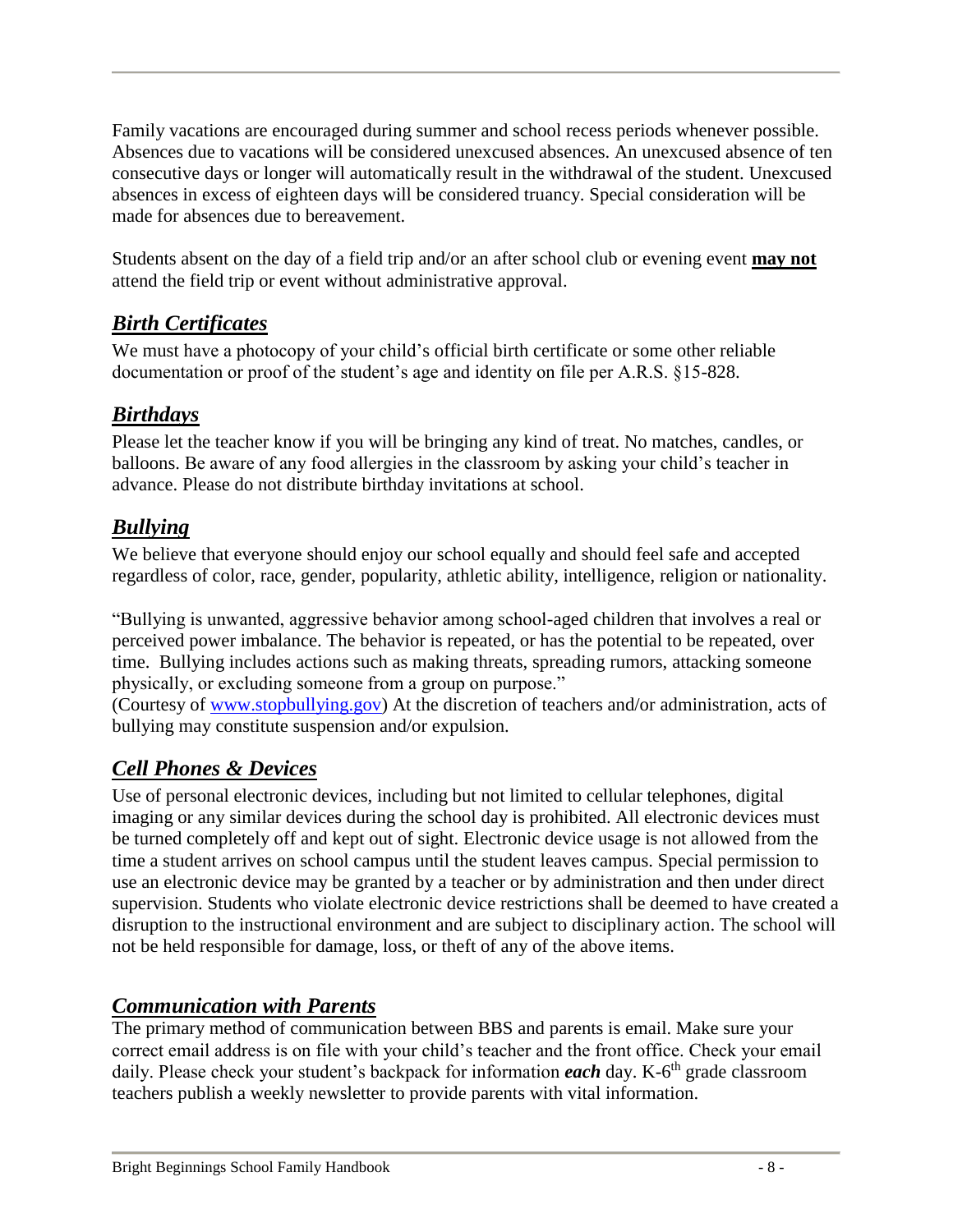#### **Urgent or Emergent Situations**

BBS will communicate with parents in a timely and accurate manner regarding any "critical" incidences occurring on or within a five mile radius of the campus. "Critical" is defined by the immediate threat to the students. The most urgent situations will be communicated using the primary email provided to the school. Information will be provided to those directly affected first and all others second. In situations involving the police, BBS will provide only true and accurate information as provided by the police department and will not report rumors, hearsay or unconfirmed information.

# <span id="page-8-0"></span>*Conferences*

Conferences are held twice a year, but by no means should you feel that these are the only times you can visit with your child's teacher. Special meetings will be scheduled at a time that is mutually convenient. Please email your child's teacher to schedule a meeting outside regular conference times.

# <span id="page-8-1"></span>*Custody*

In cases where custody/visitation affects the school, the school shall follow the most recent court order on file with the school. It is the responsibility of the custodial parent (or of parents having joint custody) to provide the school with the most recent court order.

### <span id="page-8-2"></span>*Declaration of Independence*

Arizona law, Senate Bill 1216, requires all public school students in grades 4-6 to recite the following two-sentence excerpt from the Declaration of Independence at the commencement of the first class of every day:

*We hold these truths to be self-evident, that all men are created equal, that they are endowed by their creator with certain unalienable rights, that among these are life, liberty and the pursuit of happiness; that to secure these rights, governments are instituted among men deriving their just powers from the consent of the governed.*

Any parent or guardian who objects to having their child join in this recitation may have their child excluded by notifying the office.

# <span id="page-8-3"></span>*Dress Code*

A student's clothing must not distract from the "educational process". Listed below are the guidelines for appropriate attire that we expect students to follow. Please note that we may add items as we become aware of their potential for disruption and safety.

- Students' clothing, grooming, make-up and/or hairstyles that can be unsafe for them in their school activities or distract from the educational process are not permitted.
- There shall be adequate coverage of the body and undergarments. Shorts/skirts/pants must cover the entire buttocks and a modest area of the legs. Short shorts, bathing suits, halter or midriff tops, tube tops, mesh or sheer garments, spaghetti straps, or "sagging" pants/shorts, etc. are not considered adequate coverage.
- Appropriate shoes should be worn at all times. High heels are not permitted. Sandals, shoes with wheels, shoes without backs (including, but not limited to, clogs, mules, slides...) and open-toed shoes are not permitted. Socks must be worn.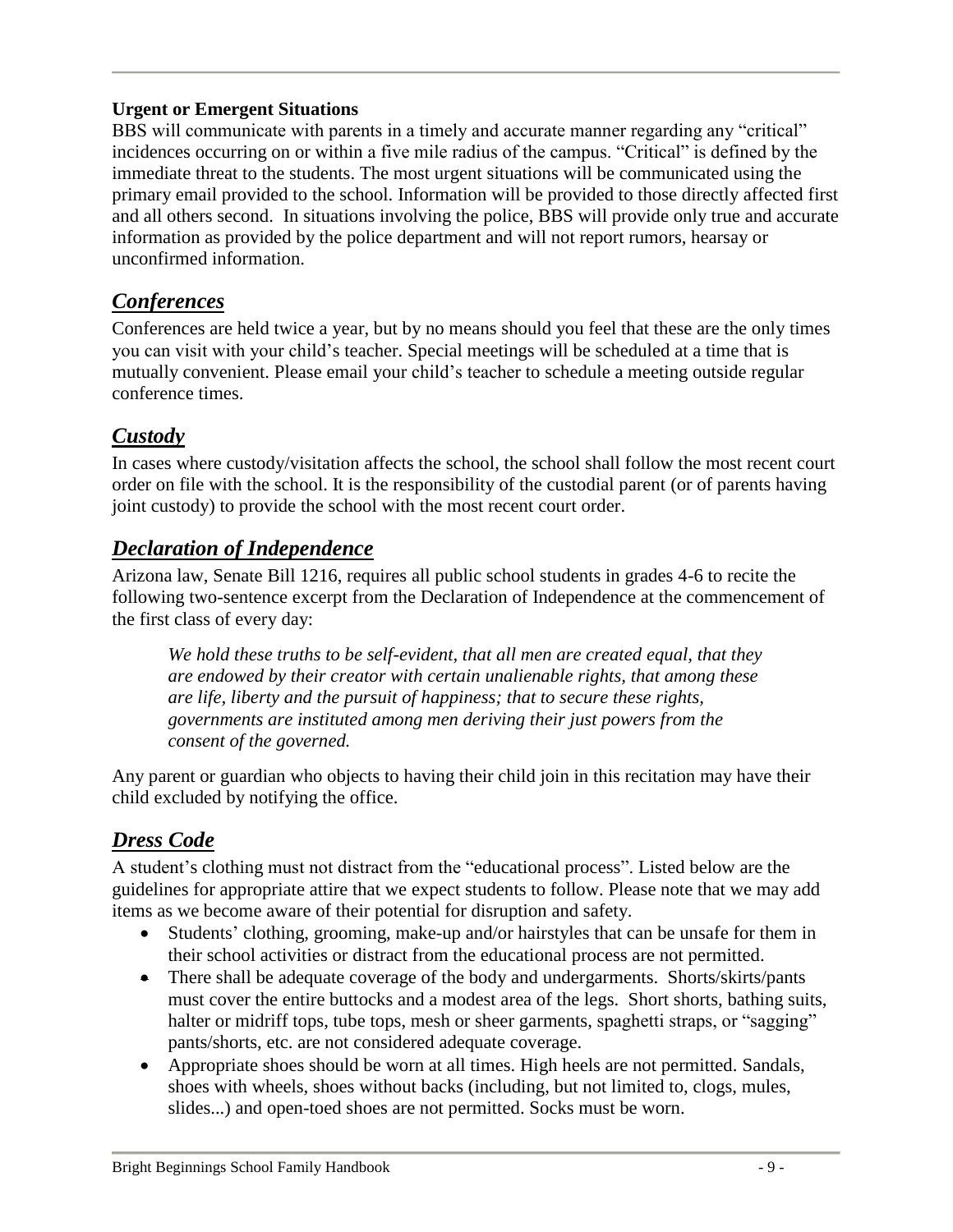Students who violate the school dress code will be given spare clothes from our supply whenever possible. If clothes are not available in your child's size, we will call you to bring a change of clothes.

Preschool students must have a complete change of clothing in a large Ziploc bag. The bag and all clothing should be labeled with your family name.

# <span id="page-9-0"></span>*Exceptional Student Services*

Bright Beginnings School oversees programming for students with disabilities and maintains compliance with the Individuals with Disabilities Education Act (IDEA) and Section 504 of the Rehabilitation Act of 1983. Bright Beginnings Schools provides a free, appropriate, public education (FAPE) to students with disabilities in accordance with state and federal statutes and regulations.

#### **Child Find**

As a public charter school, Bright Beginnings meets IDEA's Child Find obligations by identifying, locating and evaluating all children with disabilities who are in need of special education and related services within the enrolled population of the school. In addition we have a responsibility to provide information regarding early intervention services for children birth through two years of age.

We are responsible for identifying, locating and evaluating all children with disabilities within our school and for making appropriate referrals to:

- Arizona Early Intervention Program (AzEIP) for children birth through two years of age for evaluation and services if needed; and
- School district of residence for children aged three through five for evaluation and services if needed.

We are also responsible for providing a free and appropriate public education (FAPE) which includes special education and related services for students with disabilities at public expense, under public supervision and direction and without charge to the parents.

For all new students to the school, the classroom teacher will complete screening activities within 45 days of enrollment. The teacher will look at the child's ability in the areas of academics, vision, hearing, adaptive, communication, social/emotional and motor skills. If any concerns are noted the child may be referred for additional help.

#### **Special Education**

Bright Beginnings School provides Special Education services for students with disabilities. Programs are available to serve children with many needs, including learning disabilities and speech and language impairments. As required by law, all new students will be screened by teachers within the first 45 days of their attendance for possible special education eligibility. If concerns are noted, the student will then be referred to the CST (Child Study Team). All students with disabilities who are in need of special education and related services shall be identified and evaluated.

If your child is having difficulty in school, please check with your child's teacher to determine if any interventions have been tried to help your child succeed. If the suggested inventions are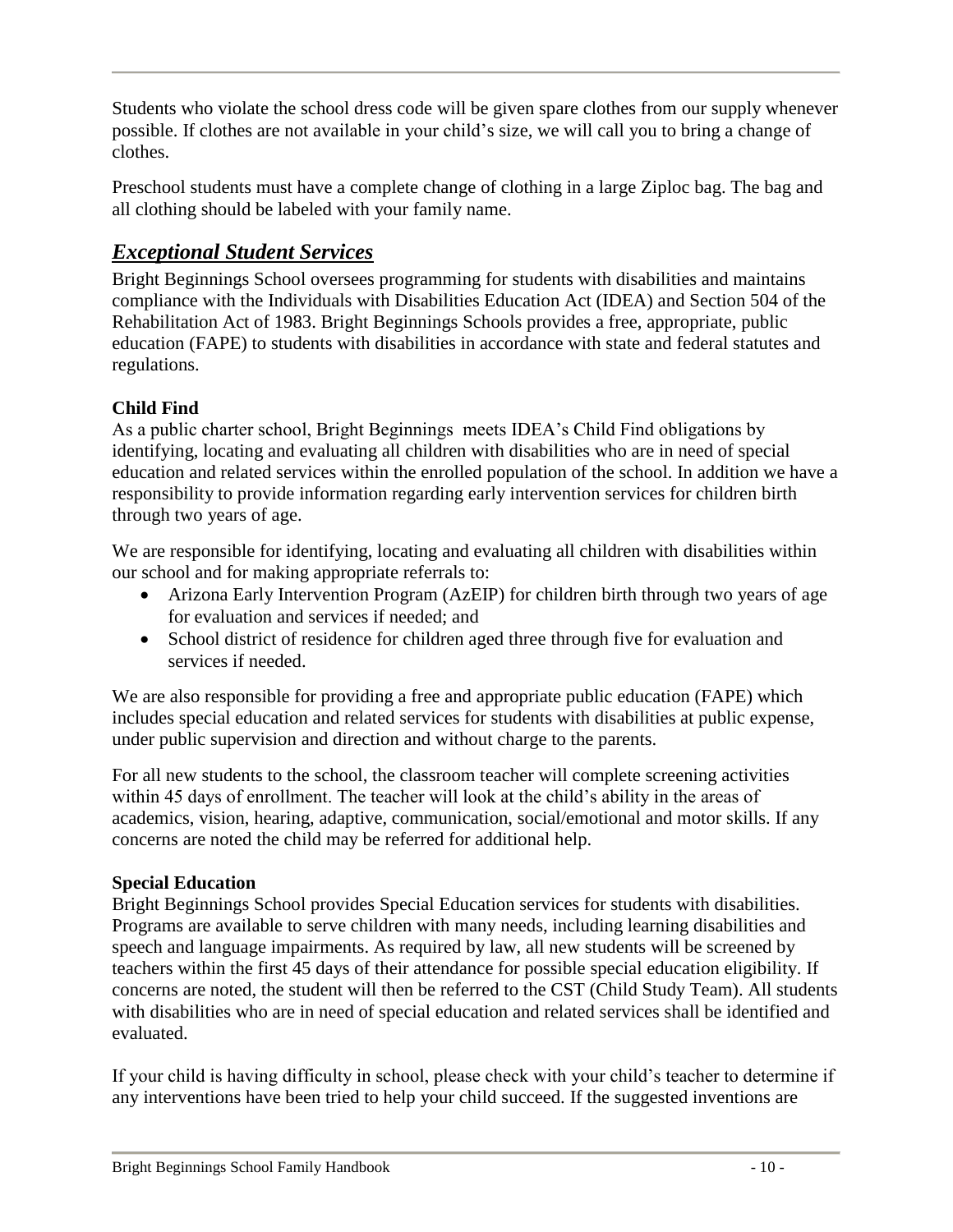unsuccessful, a referral to the CST and ultimately Special Education may be necessary. You may contact the school principal if you wish to make a referral personally.

#### **Section 504**

To qualify as a student with a disability under Section 504 of the Rehabilitation Act of 1973, a child must be of school age and must have a mental or physical impairment that substantially limits one or more major life activities. If determined to be eligible for protection under Section 504, a student will receive a 504 Plan to outline accommodations and services necessary to provide the student with equal access to the schools programs and facilities.

#### **Confidentiality of Student Records**

Bright Beginnings Schools maintains student records for all students, including students with disabilities. In order to release records or personally identifiable information, parental consent or consent of an eligible student who has reached the age of majority under state law must be obtained before any information is released, except as permitted under the Family Education Rights and Privacy Act (FERPA). Confidentiality of personally identifiable information is protected by Bright Beginnings Schools at the collection, storage, disclosure, and destruction stages. Destruction of any education records of a child with a disability is done in accordance with IDEA regulatory requirements. For more information or to file a complaint, contact the following agencies:

> Exceptional Student Services Arizona Department of Education 1535 W. Jefferson St. Bin 24 Phoenix, Arizona 85007 / 602-542-4013

Family Policy Compliance Office US Department of Education 400 Maryland Ave., SW Washington, DC 20202 / 1-800-872-5327

#### <span id="page-10-0"></span>*Emergency Care*

In case of a life threatening situation, the school will call 911. For other emergencies, we will contact the people listed on the Emergency Form in the priority order you have indicated.

# <span id="page-10-1"></span>*Emergency Form*

Parents are required to complete an Emergency Form for their child and ensure it is updated when any changes occur. This tells us how to contact you and other responsible adults if your child becomes ill or is injured at school. Every address and phone number must be listed clearly. Please help us by continuing to update this form. It is the most important paper we have for your child.

# <span id="page-10-2"></span>*Enrollment*

BBS accepts all students with no specific geographic boundaries. If there are more student applications received during the time of open enrollment, a lottery will take place. The lottery will also determine a waiting list order for any unselected applications. All subsequent applications received will be processed on a first-come-first-served basis. In order for a registration to be considered for admission or entered into a lottery, parents must submit the following documentation: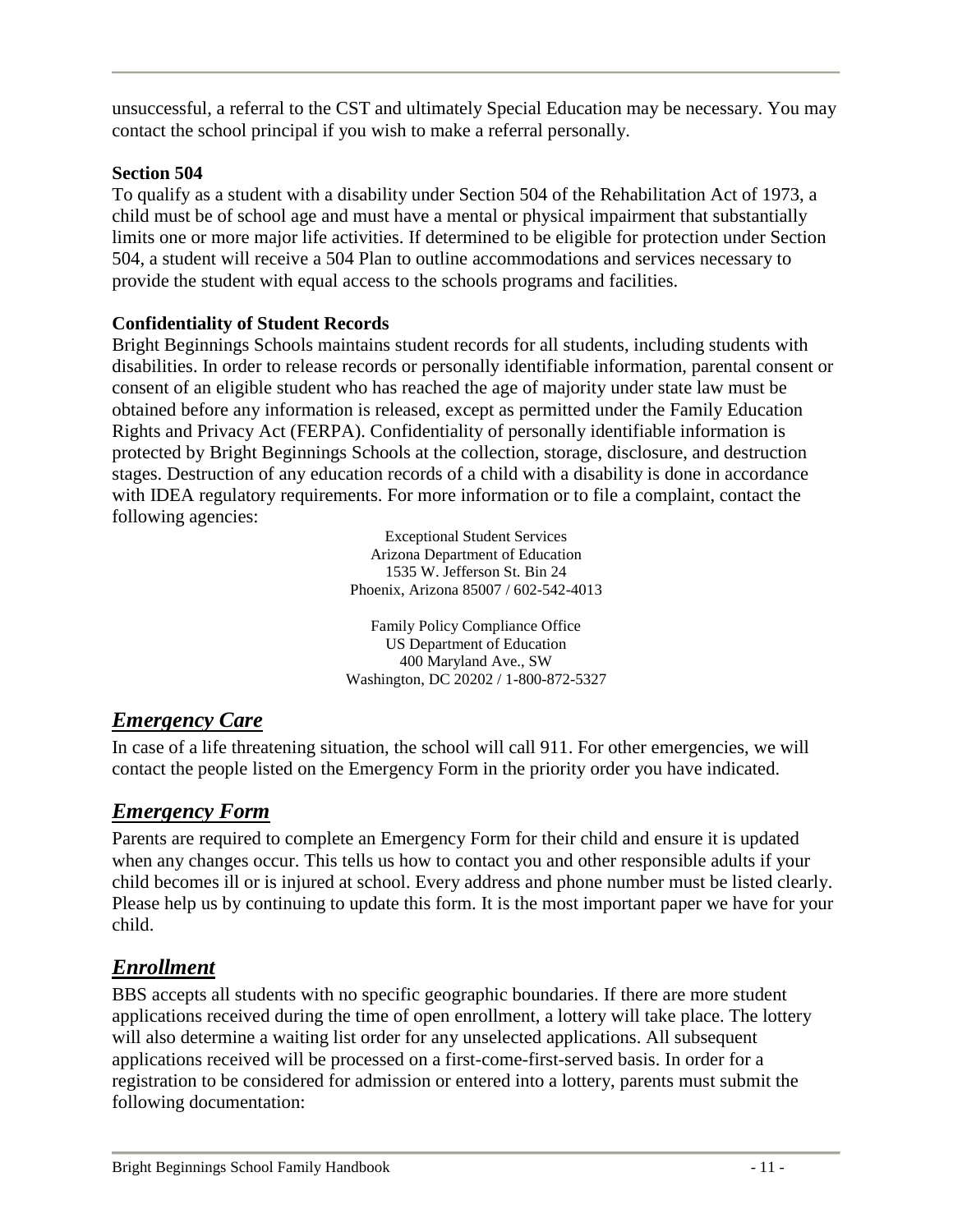- a copy of his/her official birth certificate or some other reliable documentation or proof of the student's age and identity
- A copy of an acceptable form of proof of residency
- PHI OTE form

Per A.R.S 15-802(B) "Requires school districts and charter schools to obtain and maintain verifiable documentation of Arizona residency upon enrollment in an Arizona public school." The documentation must be provided each time a student enrolls in a charter school and reaffirmed during the charter's annual registration process.

Before any student will be allowed to attend Bright Beginnings Charter School, parents must provide an updated copy of the student's immunization records (from the doctor) or submit documentation that the pupil is exempted from immunization pursuant to A.R.S. § 15-873. We recommend that parents submit their students' immunization records with their registration packets.

Admission may be limited by BBS based on age group or grade level, but will not be limited based on ethnicity, national origin, gender, income level, disabling condition, or proficiency in English. BBS will give enrollment preference to and reserve capacity for returning students, siblings of students currently enrolled in BBS, and the children of staff and Board members.

A prospective student expelled or awaiting expulsion from their previous school will not be admitted.

Other documentation (Special Education IEP and MET, custody documents, Affidavit of Home School Instruction, promotion paperwork, discipline records, etc.) may be requested for registration as applicable to the student.

In order for a student registration to be considered complete, parents are required to complete a registration packet and submit the required documentation.

By submitting a signed enrollment application, you are agreeing to accept all responsibilities as outlined in the Bright Beginnings Family Handbook that is available online.

# <span id="page-11-0"></span>*Extended Care*

Bright Beginnings School will offer childcare on campus before and after school for Pre-K –  $6<sup>th</sup>$ grade students. Tuition fees and times are:

#### *Before School 7:00 AM - 8:00 AM*

| Monday - Friday |                                  | \$125/month    |
|-----------------|----------------------------------|----------------|
| Partial Week    | must be same $day(s)$ each week  | \$30/day/month |
| As needed       | must be paid at time of drop off | \$15/morming   |

#### *After School 3:00 PM - 6:00 PM*

| Monday - Friday |                                 | \$250/month    |
|-----------------|---------------------------------|----------------|
| Partial Week    | must be same $day(s)$ each week | \$60/day/month |
| As needed       | must be paid at time of pick up | \$15/hour      |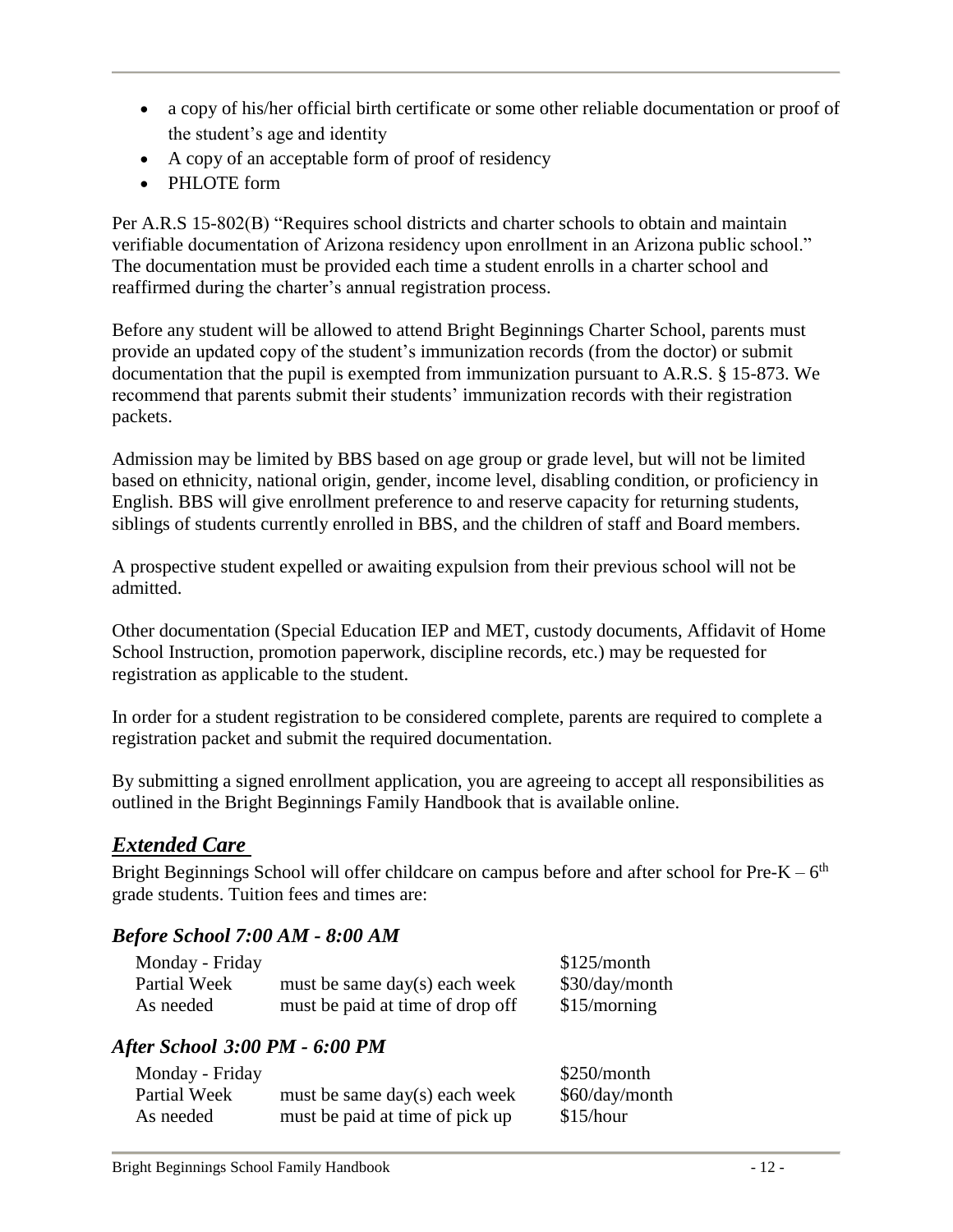Extended Care fees reflect a discount for families who use the service for the entire school year. There are no price adjustments for partial days. All others will be charged at the drop-in rate of \$15 per hour **due at the time of pickup or a \$25 late fee may apply**. Late pickups (after 6pm) will be charged at \$1 per minute and must be paid at the time of pickup. *We reserve the right to contact authorities if a student is not picked up by the designated ending time of aftercare.*  Failure to sign out a student from aftercare will result in charges up to 6 p.m. at the rate of \$15 per hour. Payment for monthly fees is due in advance. Monthly fees not paid in full by the 1<sup>st</sup> of the month will be assessed a \$25 late fee. Monthly statements, notices and/or invoices are not provided as reminders for outstanding balances.

# <span id="page-12-0"></span>*Fees/Tuition*

BBS is a public charter school that receives state funding to educate its grade school students. Accordingly, BBS does not charge tuition for its charter school students in first through sixth grades. BBS receives state funding to provide a half-day kindergarten program to its students and it does not charge tuition for its half-day kindergarten program. Parents who choose to enroll their students in BBS's full-day kindergarten program are charged tuition for the extended day. BBS also charges tuition for its preschool, before care, and after care programs.

Anything deemed a "fee" or "tuition" in this handbook or anywhere else in BBS literature or correspondence is deemed *non-refundable*. All fees/tuition payments are based on the total amount of school days divided into 10 equal payments. Before and after care fees other than the drop-in rate are discounted and apply to families consistently utilizing the services for the entire school year. Fees may vary for families using services less than the entire school year. A 30-day notice is required for withdrawing your child from any tuition and/or fee-based program. An additional full month's fee may apply depending on when notice is given.

Bright Beginnings School does not exclude any student from participation in school activities due to financial circumstances. Families are encouraged to speak with administration if there is a case of hardship. Information discussed will be kept confidential.

# <span id="page-12-1"></span>*Field Trips*

We love to take the children on educational field trips that enhance their learning or to invite guest speakers to share their knowledge. Bright Beginnings fieldtrips are facilitated by parent drivers who are asked to serve as chaperones. Only the classroom teacher(s), his/her students, and the parent volunteers will be allowed to attend field trips. **The purpose of the parent volunteer is to actively supervise students**. All parent volunteers must have a current IVP Fingerprint Clearance Card on file at BBS.

Drivers are expected to transport as many students as will safely fit in their vehicle with seat belts; no child will be permitted to sit in the front; and whenever possible, there will be two adults per car. If you are uncomfortable driving or allowing your child to ride with another parent, your child will be relocated to another classroom on the day of the field trip. Drivers are required to provide copies of their current auto insurance and driver's license for office files. Siblings are never permitted to attend school sponsored field trips. **No exceptions**. No tobacco use or cell phone use is permitted at any time during the fieldtrip. Students should wear their BBS T-shirts on all school field trips.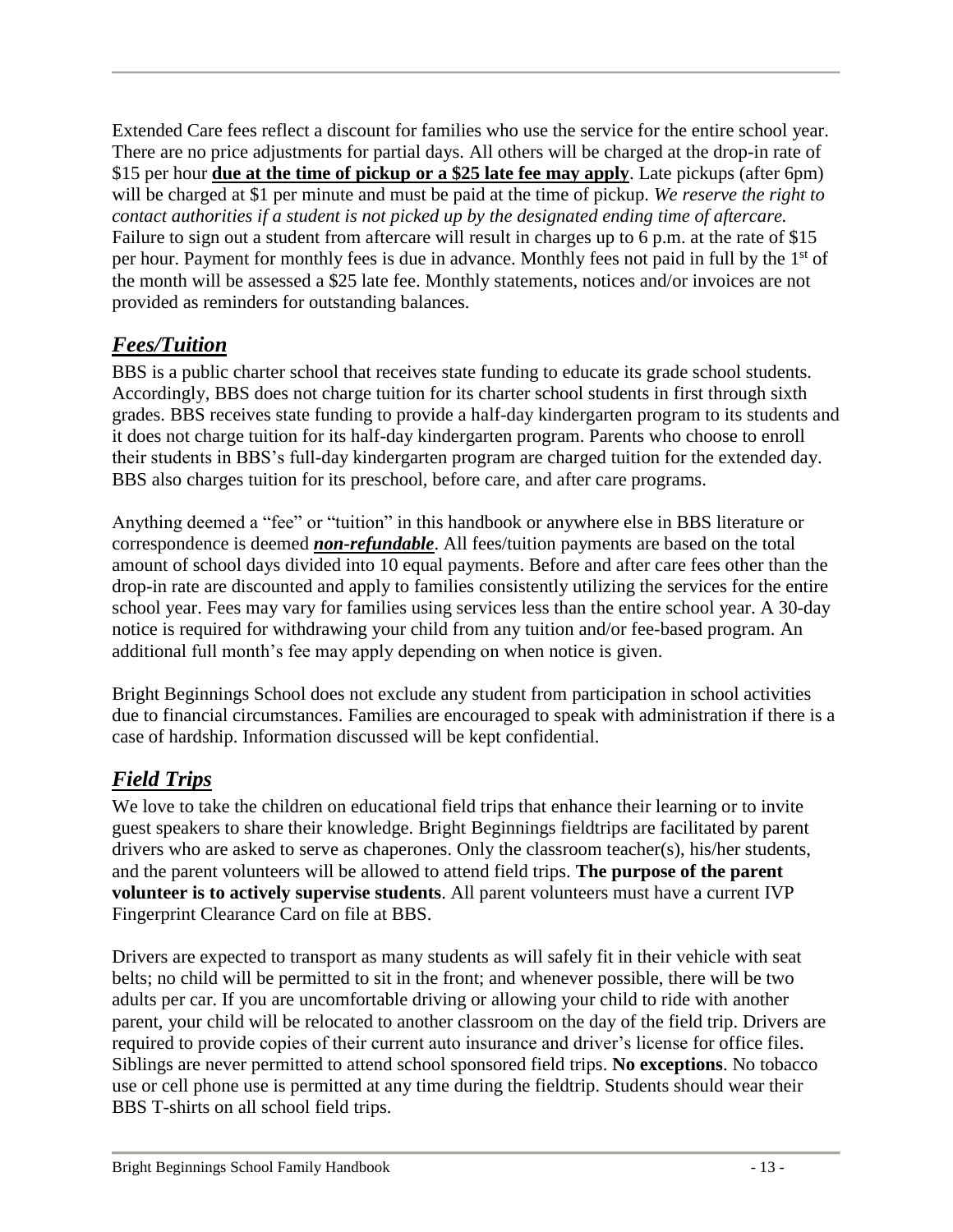In order for Bright Beginnings School to meet Arizona requirements for transporting children, all children under eight years of age **must** be in an approved safety car seat. (See House Bill 2154)

### <span id="page-13-0"></span>*Fingerprints*

Bright Beginnings School requires anyone working with students, including, but not limited to, fieldtrip chaperones, to have a current IVP Fingerprint Clearance Card. Fingerprints will be used to check the criminal history records of the FBI. A copy of the card must be on file at BBS.

### <span id="page-13-1"></span>*Harassment*

Harassment of students, staff, and parents is prohibited. Depending on all the circumstances, harassment can include such conduct as verbal or physical threats or abuse, physical acts of aggression or intimidation, and plainly offensive language such as racial or ethnic slurs or vulgar, lewd or obscene language. Harassment can include the use of cell phones or the internet. If a person believes he or she has been subject to harassment, they should report the behavior to a teacher or school administrator. Students who engage in harassment shall be subject to disciplinary action.

# <span id="page-13-2"></span>*Health*

#### *Head Lice*

Students must be free of head lice and nits in order to attend school. It is important for parents to routinely check their children's hair for lice. Please remind your children not to share such things as hats, brushes, or combs with others.

When head lice are identified at school, an administrator will notify parents of affected students and classmates and provide information on treatment of the hair and the household. Students must be free of head lice and nits in order to return to school. Anyone who has had head lice must stop at the clinic and be cleared by an authorized staff member before returning to school.

#### *Hearing and Vision*

Parents must sign up for an on-campus (as designated by the AZ Dept. of Health) hearing screening for each child enrolled at BBS in grades K,  $1<sup>st</sup>$ ,  $2<sup>nd</sup>$ , and  $6<sup>th</sup>$  and all new students and those on IEP's. This test can be done privately or on campus for a fee. If you choose to do this testing off-campus, you must bring an original copy of the results on or before August  $15<sup>th</sup>$ .

#### *Illness/Medication*

We wish to provide a healthy environment for all children. For the sake of others, as well as your own child, parents are asked to keep home any child with a fever of 100.1 degrees or higher or other symptoms of illness such as diarrhea, hacking cough, vomiting, etc. Should a child become ill at school, he/she will immediately be isolated from other children. Parents will be notified and expected to make arrangements to take the child home within 20 minutes.

A child should be free from fever or contagious disease for 24 hours before returning to school. If your child has a contagious disease, he/she should be kept at home and the fact of the condition reported to the school. Contagious disease includes illnesses such as: strep throat, pinworms, conjunctivitis (pink eye), impetigo, head lice, measles, mumps, chicken pox, scarlet fever, fifth disease, etc.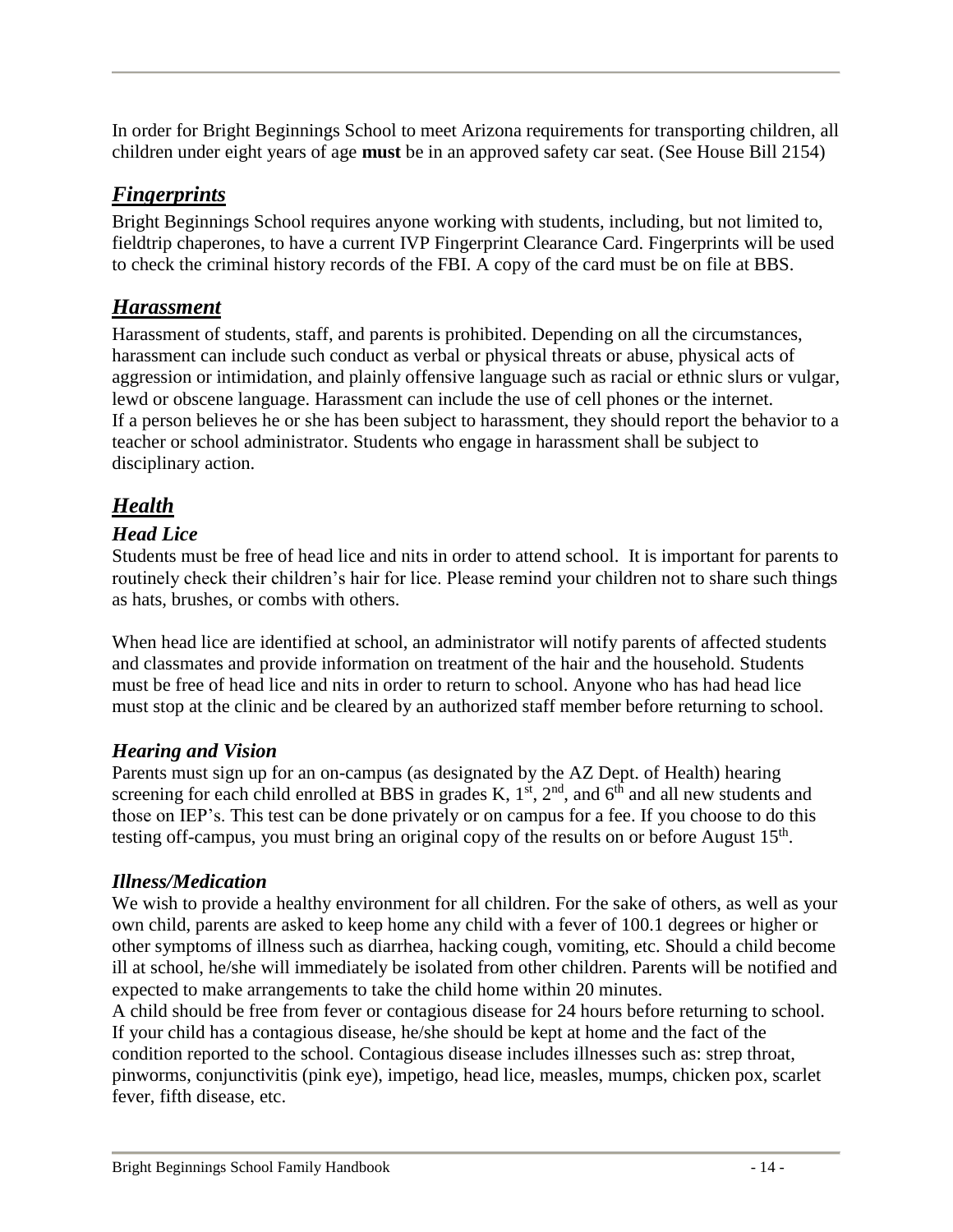Medications will be given at school ONLY if it MUST be administered during school hours. Medications should be delivered to the school by the parent. *PLEASE DO NOT PUT MEDICATION IN LUNCH BOXES OR BACKPACKS.* The medication must be in the original container (pharmacies will provide a duplicate container for school use upon request). The appropriate consent form for giving medication at school **must** be completed and signed by the parent. All medication is locked in the office and dispensed and logged by our staff.

#### *Immunizations*

To protect your child, state law requires immunization against: Diphtheria Measles (Rubella) Tetanus Mumps Pertussis Polio HIB Hepatitis B Hepatitis A These immunizations must be recorded on the Emergency Form and updated as they occur.

# <span id="page-14-0"></span>*Homework*

Ask your child specifically if they have homework in a certain area. Encourage him/her to accept the responsibility for completing assignments neatly, accurately, and in a timely manner.

It is the family's responsibility to contact the child's teacher for assignments missed during any absence. Students are required to complete all assignments missed during their absence.

Use the following guidelines to determine the amount of homework to expect for your child:

- Kindergarten 15 minutes reading plus 15 minutes other academic areas
- First Grade 15 minutes reading plus 20 minutes other academic areas
- Second Grade 15 minutes reading plus 30 minutes other academic areas
- Third Grade 20 minutes reading plus 30 minutes other academic areas
- Fourth Grade 20 minutes reading plus 45 minutes other academic areas
- Fifth Grade 25 minutes reading plus 45 minutes other academic areas
- Sixth Grade 30 minutes reading plus 45 minutes other academic areas

Homework for all grades may include additional work on outside projects and may vary accordingly. All homework should reflect the student's work and best efforts – parents should act in a supporting role. Reading is one of the most important things you can do each day to help your child succeed.

#### <span id="page-14-1"></span>*Illegal/Intoxicating Substances*

Bright Beginning campus is a drug-free zone. Anyone on campus appearing to be under the influence of an illegal or intoxicating substance will be asked to leave and authorities may be notified. For the safety of our students, we will not release any child to a person who appears to be under the influence of any substance. Illegal substances are not permitted on campus at any time.

Bright Beginnings School maintains a zero tolerance policy for drugs, alcohol, and smoking/tobacco use. This includes possession or use of such substances, illegal or otherwise, that may be deemed harmful to the student or other students. Any student who is impaired from consuming a substance, illegal or otherwise, may also be found in violation of our Zero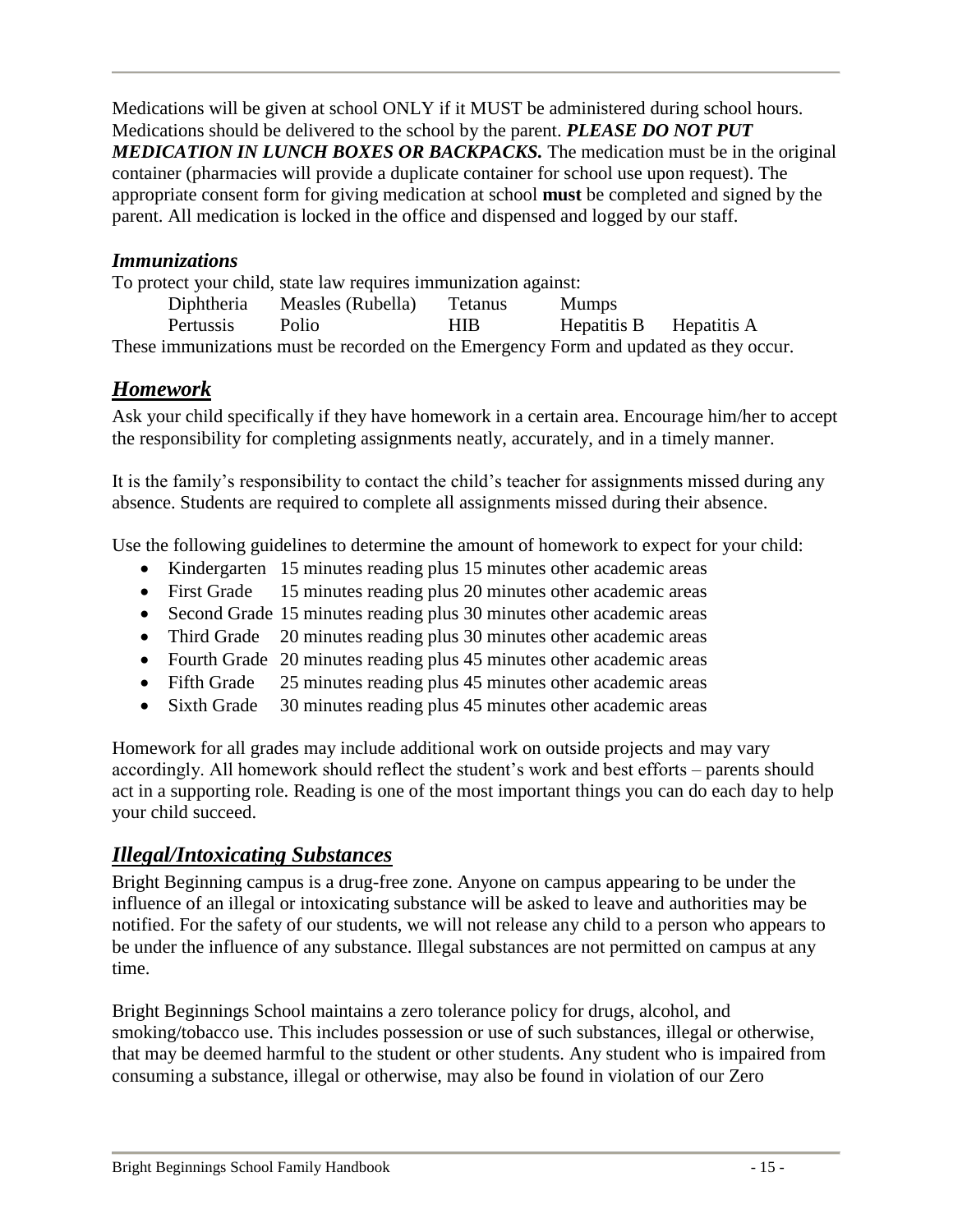Tolerance Policy. Students violating this policy will be suspended. Depending upon the circumstances, the suspension may be brought before the Advisory Board for possible expulsion or may be expelled at the discretion of the school principal.

#### <span id="page-15-0"></span>*Inspection reports*

This facility is regulated by the Department of Health Services at:

150 North 18th Ave., Suite 400 Phoenix, AZ 85007-3244 Their phone number is 602-674-4220. *Inspection reports are available upon request*.

# <span id="page-15-1"></span>*Insurance*

Bright Beginning School carries an insurance policy that complies with Arizona requirements.

# <span id="page-15-2"></span>*Liability*

Students who cut, deface or otherwise damage any school property may be suspended or expelled from school. Under Arizona law, parents are liable for damage done to school property by their children.

# <span id="page-15-3"></span>*Lost and found*

Please put your family name on clothing and personal things brought to school. Taking some time to do this before school begins may save the cost of buying replacements.

The lost and found bin will be emptied *weekly*, and the school will call a charitable organization to pick up all items. Please contact the school if something is lost at school. Bright Beginnings School is not responsible for lost items.

# <span id="page-15-4"></span>*Lunches and Snacks*

Preschool snacks are provided at no charge to parents of preschoolers.

Students in grades K-6 should bring a healthy snack or two for designated snack periods. "Healthy" snacks are those low in fat, non-sugary, and nutritious; no soda or candy. Students in full-day kindergarten and grades 1-6 may purchase hot lunch from Bright Beginnings School. Bright Beginnings does not have extra lunches on hand for students to purchase that day or in cases where a student comes to school without a lunch. In such cases, parents will be called to bring a lunch to school for their student.

There is no refrigeration or heat up methods available for student lunches, please prepare lunches accordingly. Students can purchase snacks and select drinks without pre-ordering during their lunch period and after school. Be sure to pack napkins and needed utensils.

Students should clearly mark any personal lunch items such as lunch boxes, coolers, reusable water bottles, thermoses, etc.

# <span id="page-15-5"></span>*Medication*

Please refer to the "Health" section of this guide for information.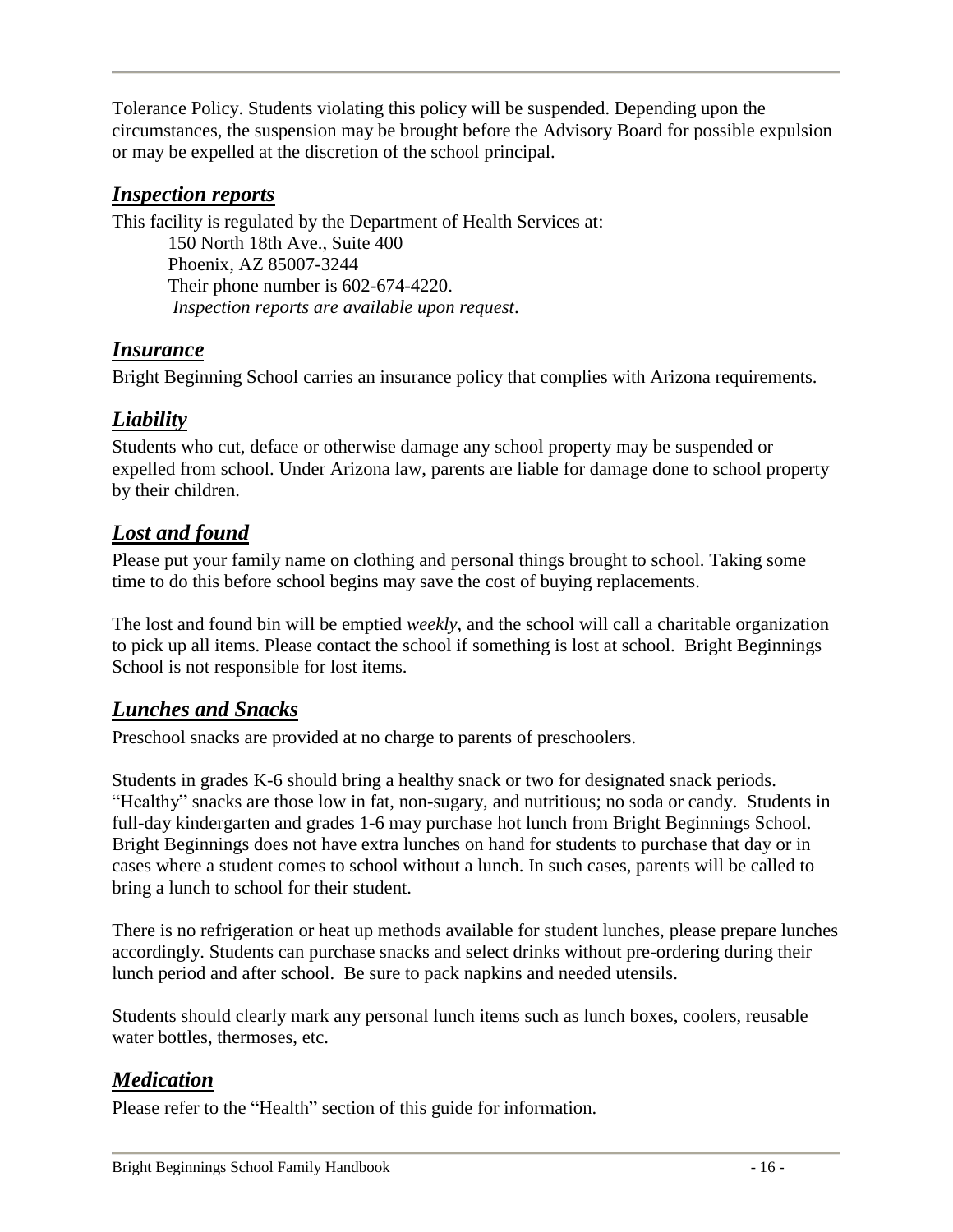# <span id="page-16-0"></span>*Non-Discrimination*

Bright Beginnings School provides equal employment opportunity and equal participation to all of its employees, parents, and students without regard to race, color, creed, sex, age, national origin or handicap. As a member of the Bright Beginnings School community, you are expected to treat other members in a non-discriminatory fashion.

# <span id="page-16-1"></span>*Open Enrollment*

Bright Beginnings School follows the Arizona Department of Education enrollment guidelines.

# <span id="page-16-2"></span>*Pesticides*

Pesticides will be sprayed quarterly throughout the year. Data sheets from vendors will be posted on the South office door for a minimum of three (3) days prior to spraying and are kept on file in the office.

# <span id="page-16-3"></span>*Plagiarism*

Plagiarism means submitting work that is not your own. Using someone else's words without use of quotations and proper citation, over-use of copying directly from a source (with or without citation), and generally not writing notes, information, or facts accurately yet distinctly in your own words are all examples of plagiarism. Students who plagiarize or use another student's work as their own risk receiving zero credit for the assignment.

# <span id="page-16-4"></span>*Placement, Promotion and Retention of Students*

All students enrolled at Bright Beginnings take a placement exam at the beginning of each school year. These tests provide information to our teaching staff regarding the student's proficiency and mastery of skills. Students will continue to be assessed throughout the school year to ensure proper placement for the next school year.

Promotion from one grade to the next is based upon the ability to succeed at the next grade level. When formulating a recommendation, each teacher will work closely with the school's principal. **Above all, the recommendation must be in the best interest of the student**.

Bright Beginnings teachers will base their recommendation to promote or retain on the following criteria:

- Achievement of class assignments, projects, and tests
- Attendance
- Mastery of school objectives
- Achievement on Standardized Tests
- Age, maturity, and effort

The state law provides that the final promotion-retention decision is made by the classroom teacher. If you choose not to accept the teacher's decision, you may request in writing that the Advisory Board review the decision. Bright Beginnings Schools reserves the right to administer norm-referenced testing if grade level placement questions arise.

Any student having already attended Kindergarten or First Grade, at either BBS or any other public school, will not be permitted to enroll at BBS for another year in the same grade. No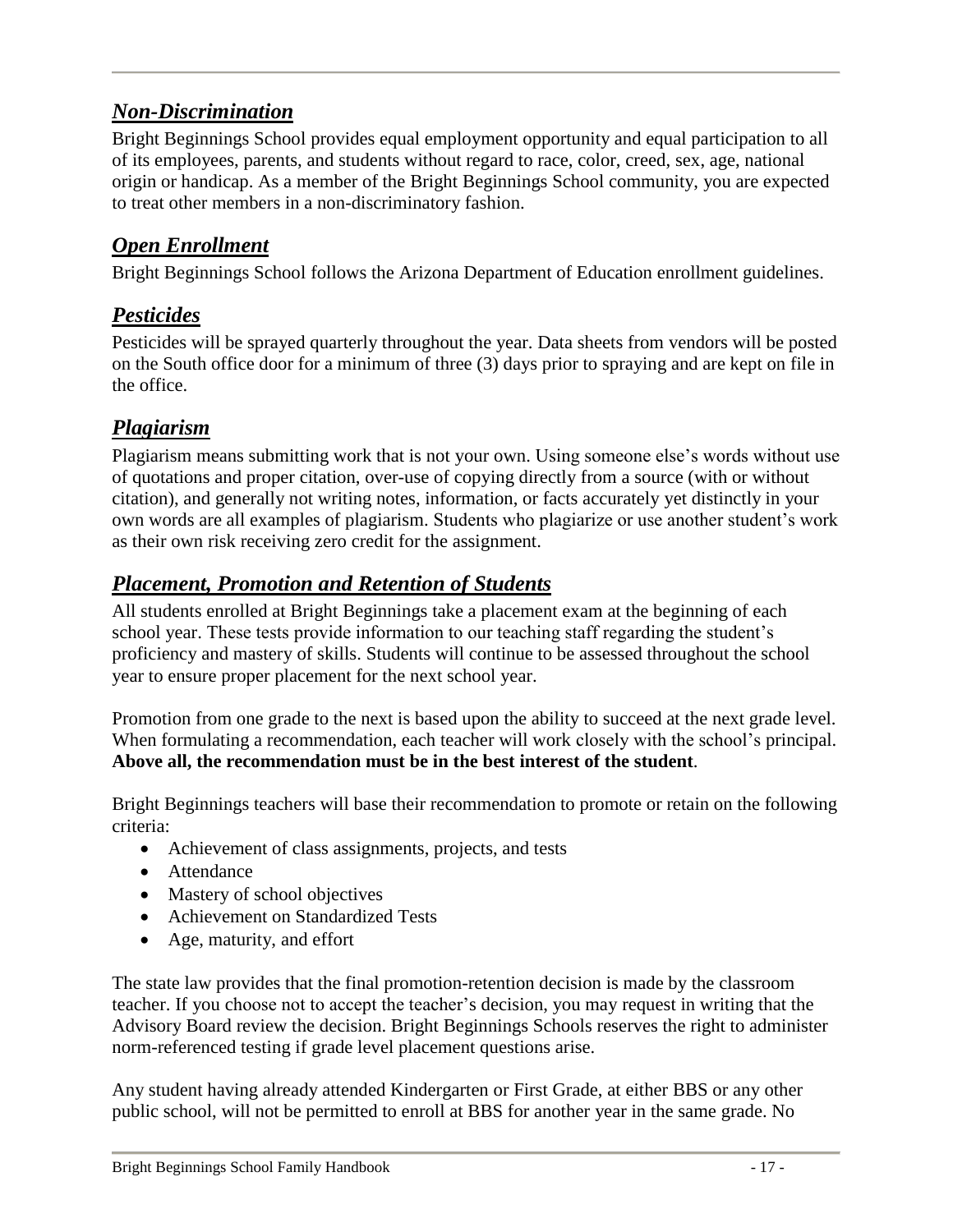exceptions will be made for student retention in kindergarten. Exceptions for retention in First Grade will be made ONLY for students that have attended BBS for  $1<sup>st</sup>$  grade, have had a BBS teacher recommend retention in First Grade, and have Advisory Board approval PRIOR to registration.

# <span id="page-17-0"></span>*PTA*

Bright Beginnings School is a member of the Arizona State Parent Teacher Association (PTA). Our local chapter is the BBS Parent Teacher Association (PTA). The BBS PTA is actively involved in providing extracurricular activities, family events, and volunteer opportunities to help create and promote a community environment. Parents/Guardians are encouraged to take an active role in their child's school life by becoming a member of the PTA.

# <span id="page-17-1"></span>*Recess*

All K-5 students at BBS will have an opportunity to participate in two (2) scheduled recess period(s) during the school day. BBS will not withhold recess as a form of punishment for behavior or related to academic performance in any way.

 **Grades K-5 will receive two or more recess periods during the school day including one morning recess and one afternoon recess with lunch.**

BBS will promote and encourage student participation in physical activity and recognizes that all physical activity contributes to a healthy lifestyle and better learners. Schools will provide students with a variety of options for participation in developmentally appropriate physical activity, including recess periods. BBS will not withhold recess as punishment for classroom behavior or related to academic work in any way.

# <span id="page-17-2"></span>*Re-Enrollment*

In order to complete student re-enrollment, a parent must provide proof of Arizona residency. This proof must be re-submitted annually; acceptable forms of residency verification are listed in the enrollment packets issued by the school and described in detail in the enrollment instructions. In addition, upon annual re-enrollment, parents and students will acknowledge the Family Handbook Agreement re-establishing a commitment to comply with the rules and policies at Bright Beginnings School.

# <span id="page-17-3"></span>*Report Cards*

Report cards include how your child is doing, goals for your child, and other pertinent information. Report cards reports will be sent home four times during the school year: September, December, March, and May. These reports are very important to your child's progress. Only actively enrolled students will receive a report card at the time of distribution. Parents are encouraged to contact their child's teacher if any issues come up between report cards/narrative periods.

# <span id="page-17-4"></span>*Reporting Child Abuse*

According to state law, school employees must report reasonably suspected cases of neglect, non-accidental injury or sexual offenses against children to Child Protective Services or local law enforcement agencies. People who are required to report reasonably suspected abuse are protected by state law from civil or criminal liability.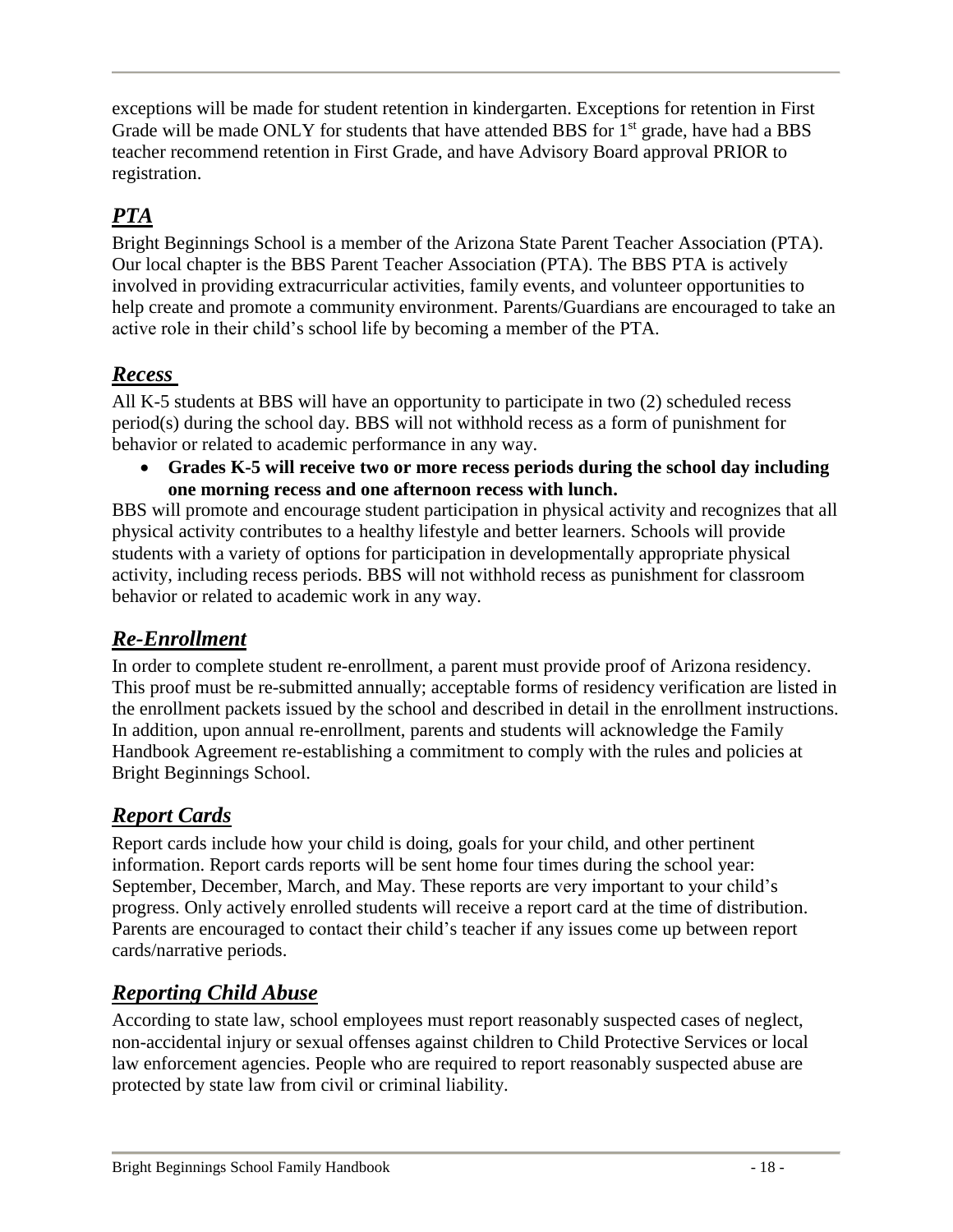# <span id="page-18-0"></span>*Request for Student Records*

Records requested for Bright Beginnings students will be provided upon receipt of a signed request from a school and/or parent/guardian. In addition, with a signed request form, Bright Beginnings may request records from your child's previous school(s).

# <span id="page-18-1"></span>*Restricted Physical Activities*

If for any reason you feel your child should have restricted physical activity, please provide the school with a doctor's note stating the reason and length of the restriction. This information will be forwarded to both the classroom and the PE teacher.

### <span id="page-18-2"></span>*Returned Checks*

All returned checks are subject to a \$25.00 bank fee. If a check is returned from the bank for any reason, the original check amount and the bank fee must be paid in cash.

# <span id="page-18-3"></span>*School Age*

In the upcoming school years:

- To enter kindergarten, a child must be 5 years old before September 1, of the current school year
- To enter first grade, a child must be 6 years old before September 1, of the current school year
- To enter second grade, a child must be 7 years old before September 1, of the current school year

#### *School Charter/Budget*

The Bright Beginnings School charter and budget are available for review by contacting the school office.

#### <span id="page-18-4"></span>*School Governing Board*

The School Governing Board meets in an open meeting each month to review the school budget, make policies and discuss relevant issues. Meeting notices are posted in the office and on-line at least 24 hours in advance. Minutes of these meetings are available upon request.

# <span id="page-18-5"></span>*School Rules*

Please see "Student Conduct/Discipline."

#### <span id="page-18-6"></span>*School Supplies and Books*

All Bright Beginnings students will be given a supply list for items that are recommended for the classroom. Supply lists will be available on our website by grade level; teachers may request items specific to their classroom.

#### <span id="page-18-7"></span>*School Visits*

Please feel free to visit the school. Please notify the office and classroom teacher prior to your visit. In addition, school policy requires that you check in and out at the office during each visit. All visitors are required to wear a visitor badge while inside the building.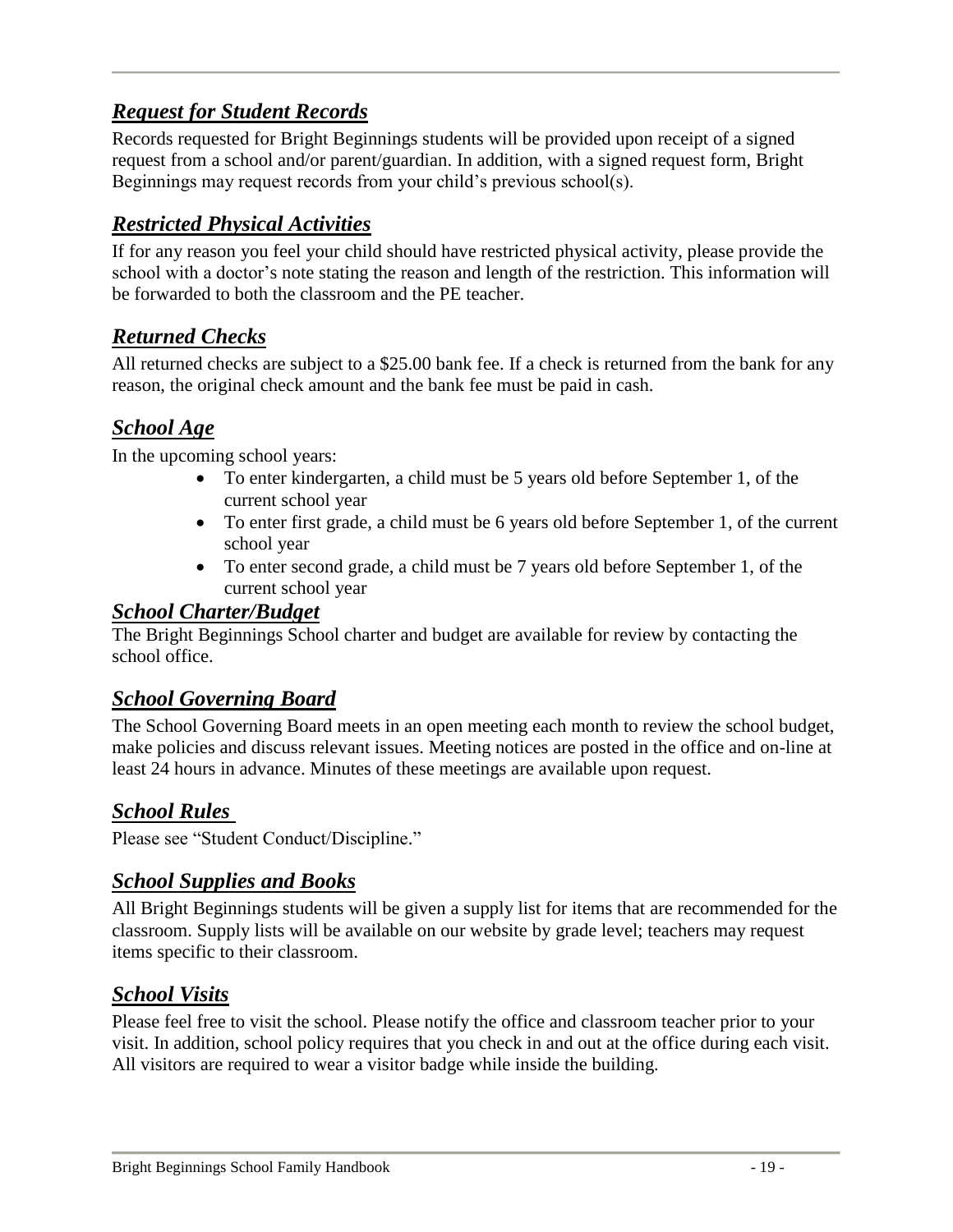# <span id="page-19-0"></span>*Search and Seizure*

Students possess the right to privacy of person, as well as to freedom from unreasonable search and seizure of property as guaranteed by the Fourth Amendment to the Constitution. These individual rights, however, are balanced by the school's responsibility to protect the health, safety, and welfare of all students and staff. School employees may conduct searches when they have reason to suspect that a law or school rule has been violated or that the health, safety or welfare of students and/or staff may be in danger.

# <span id="page-19-1"></span>*Search of Desks*

The school is the owner and has control of student cubbies and desks. School officials may inspect cubbies and desks for cleanliness and order at any time without notice and without consent whenever reasonable suspicion exists that a law or school rule has been violated or that the health, safety or welfare of students or staff may be in danger.

# <span id="page-19-2"></span>*Search of Student's Person*

A search of a student's person, bag or purse shall be undertaken only if there are reasonable grounds to suspect that the student possesses an item not belonging to them, a dangerous, prohibited or illegal substance or items that may interfere with school purposes and/or present a threat to people or property.

# <span id="page-19-3"></span>*Sexual Harassment*

Sexual harassment by staff, students or parents is prohibited on campus and during schoolrelated circumstances. Unwelcome sexual advances, requests for sexual favors, and other unwelcome written, verbal or physical conduct of a sexual nature may, in certain circumstances, constitute sexual harassment. If a student believes she/he or another student has been subject to sexual harassment, the student should report the behavior to administration within 15 days from when the harassment took place. A substantiated charge of sexual harassment will lead to disciplinary action.

# <span id="page-19-4"></span>*Sign In/Out Procedures*

In the event your child must leave school during class hours, a parent or guardian must sign him/her out in order for Bright Beginnings to comply with state guidelines regarding our responsibility for student safety. Sign-out forms are located in the office. If it is necessary for another adult to check out your child (in a non-emergency situation) the school and the teacher must be notified **in writing** prior to the child leaving.

If you need to check your child out early for an unavoidable appointment:

- Notify the office in advance.
- Come into the office to sign your child out with a first initial, full last name, date, and time.
- School administration will arrange to have your child come to the office so as not to create a disturbance.

Only adults authorized on the Emergency Form will be permitted to pick up your child. If we don't recognize the adult, we will ask for their identification. Students must be picked up at the agreed time and no later than 3:07 PM for elementary students. Any students still at school will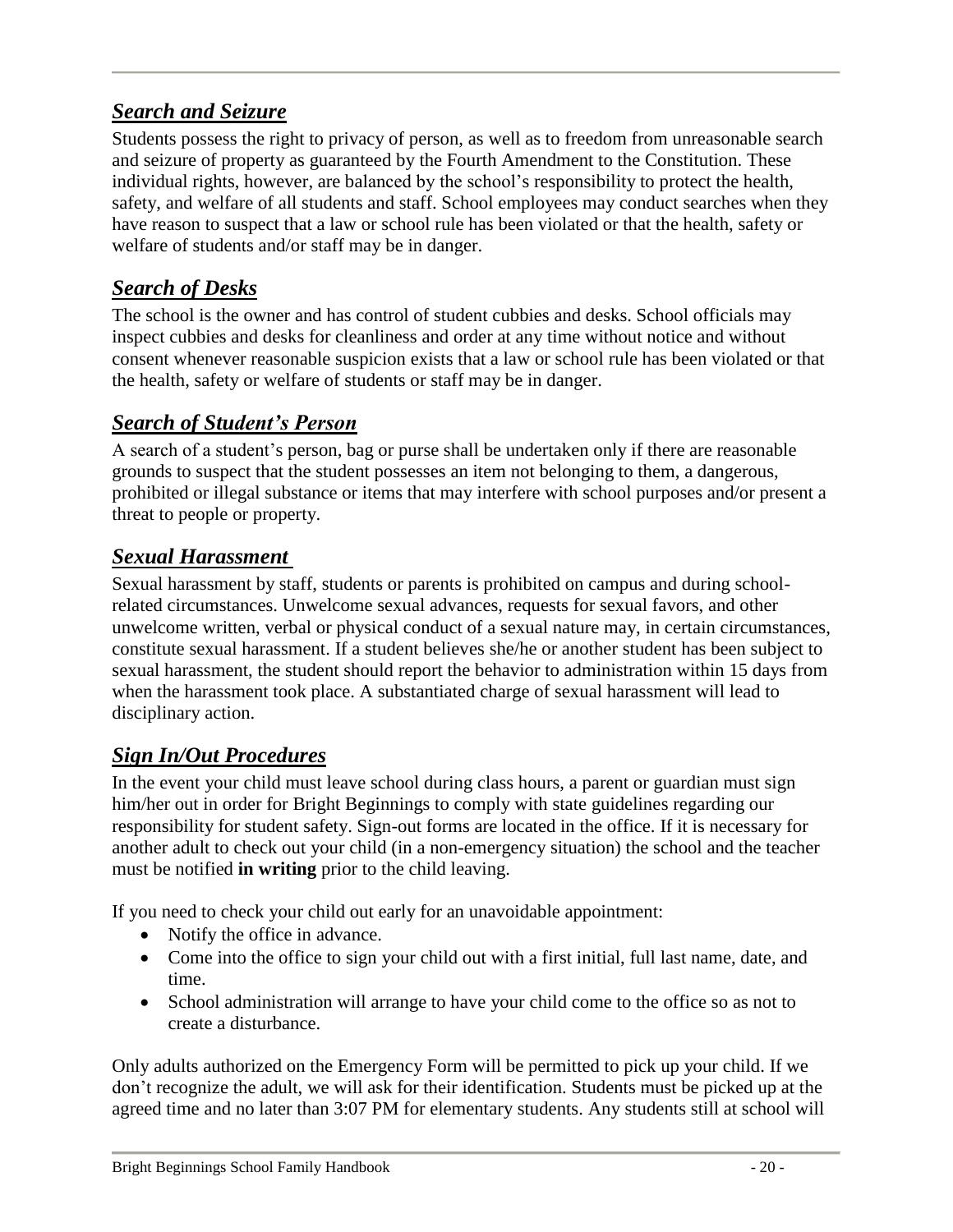be placed in after school and you will be charged the hourly rate of \$15 per hour **(due at time of pickup)** with a minimum of one hour, regardless of the amount of time spent in after school.

### <span id="page-20-0"></span>*Special Education*

See "Exceptional Student Services"

#### <span id="page-20-1"></span>*Student Conduct/Discipline*

#### *Conduct*

All applications of our "Character Counts" program should be exercised and enforced to ensure the most conscientious and exemplary behavior and treatment towards others.

#### *Discipline*

The breaking of school or classroom rules can be handled in a variety of ways. Except in extreme situations, the first course of action is typically classroom-based. Behaviors that are not corrected can result in but not be limited to: continued classroom consequences, parent notification, behavior contracts, removal from class/activity, referral to the office, suspension, and expulsion.

Severe discipline problems will be handled with a parent contact and may result in removing the child from school, immediate suspension, or expulsion. Please refer to the "Suspension/Expulsion" section of this handbook.

In the case of inappropriate, rough physical contact, the student will be sent home immediately. Continued aggressive behavior may result in any or all of the following actions: The student being placed on a behavior contract; in-school suspension; out-of-school suspension; and/or recommendation to the Advisory Board for expulsion. Threats of physical harm or violence will be treated as a situation of rough, physical contact.

#### *Items Not Allowed*

Drugs and weapons of any kind are not permitted at school. Please remember to leave electronic devices and toys at home unless prior approval by the teacher. Cell phones are not to be turned on or used during school. These items and anything else which may cause problems or distractions to the learning environment will be taken from the students and will require parents to come in to claim them. Gum chewing is prohibited.

#### *Suspension or Expulsion*

In the event that a student's behavior violates BBS' rules of conduct, poses a clear and immediate danger to self and/or others or exhibits severely inappropriate behavior, the principal may suspend a student. Depending upon the circumstances, the length of the suspension may vary and the suspension may lead to expulsion.

In the event of an expulsion, the student's parents may make a written request for an appeal within three (3) business days of notification of the expulsion. The Advisory Board will meet within three (3) business days of receiving the request to hear the parents' appeal.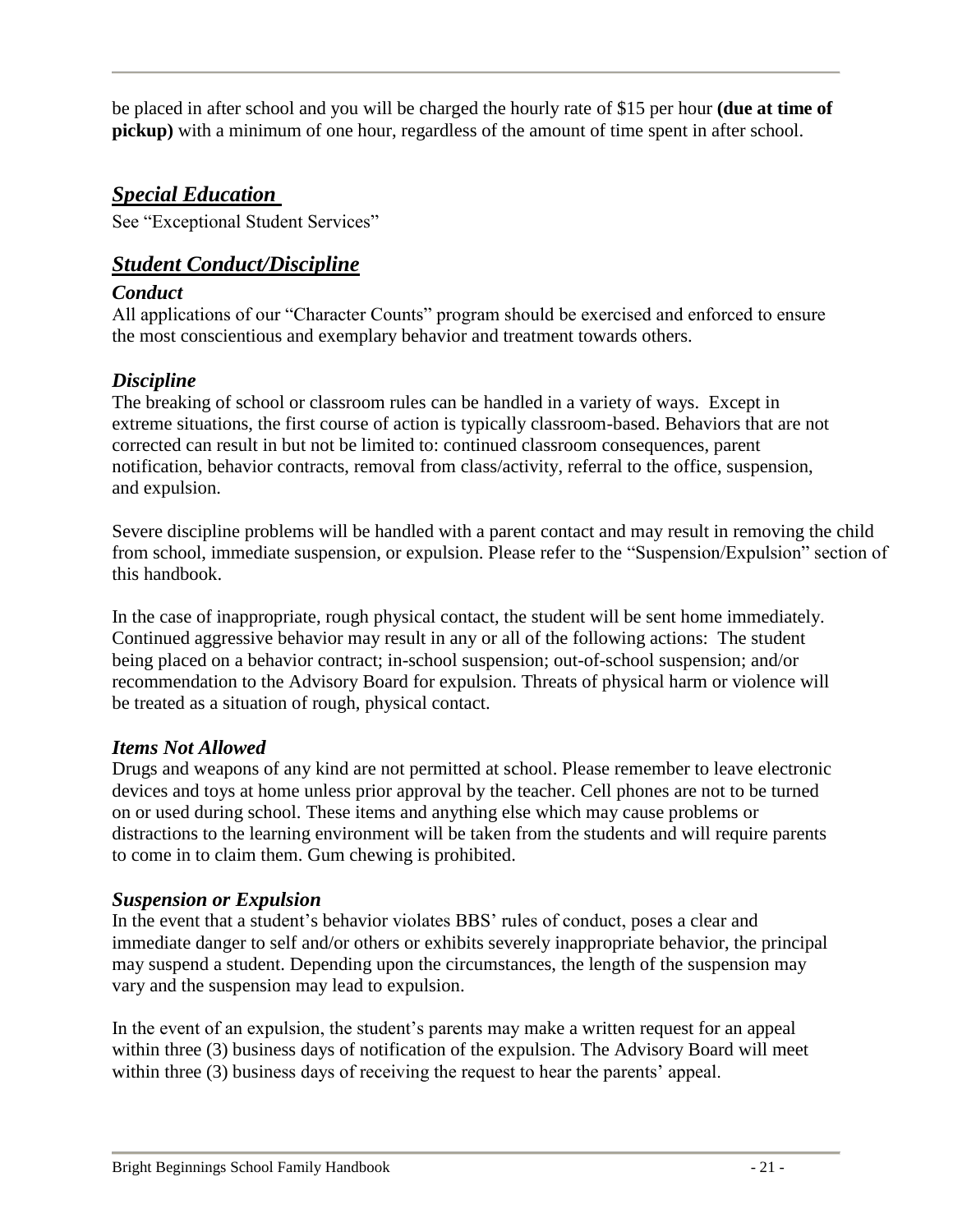A student who has been expelled or is in the process of being expelled from another public or private school will not be admitted to Bright Beginnings School.

# <span id="page-21-0"></span>*Student Records*

Access to educational records is governed by The Family Educational Rights and Privacy Act (FERPA) (20 U.S.C. § 1232g; 34 CFR Part 99), a Federal law that protects the privacy of student education records. The law applies to all schools that receive funds under an applicable program of the U.S. Department of Education.

FERPA gives parents certain rights with respect to their children's education records. These rights transfer to the student when he or she reaches the age of 18 or attends a school beyond the high school level. Students to whom the rights have transferred are "eligible students."

- Parents or eligible students have the right to inspect and review the student's education records maintained by the school. Schools are not required to provide copies of records unless, for reasons such as great distance, it is impossible for parents or eligible students to review the records. Schools may charge a fee for copies.
- Parents or eligible students have the right to request that a school correct records which they believe to be inaccurate or misleading. If the school decides not to amend the record, the parent or eligible student then has the right to a formal hearing. After the hearing, if the school still decides not to amend the record, the parent or eligible student has the right to place a statement with the record setting forth his or her view about the contested information.
- Generally, schools must have written permission from the parent or eligible student in order to release any information from a student's education record. However, FERPA allows schools to disclose those records, without consent, to the following parties or under the following conditions (34 CFR § 99.31):
	- o School officials with legitimate educational interest;
	- o Other schools to which a student is transferring;
	- o Specified officials for audit or evaluation purposes;
	- o Appropriate parties in connection with financial aid to a student;
	- o Organizations conducting certain studies for or on behalf of the school;
	- o Accrediting organizations;
	- o To comply with a judicial order or lawfully issued subpoena;
	- o Appropriate officials in cases of health and safety emergencies; and
	- o State and local authorities, within a juvenile justice system, pursuant to specific State law.

Schools may disclose, without consent, "directory" information such as a student's name, address, telephone number, date and place of birth, honors and awards, and dates of attendance. However, schools must tell parents and eligible students about directory information and allow parents and eligible students a reasonable amount of time to request that the school not disclose directory information about them. Schools must notify parents and eligible students annually of their rights under FERPA. The actual means of notification (special letter, inclusion in a PTA bulletin, student handbook, or newspaper article) is left to the discretion of each school.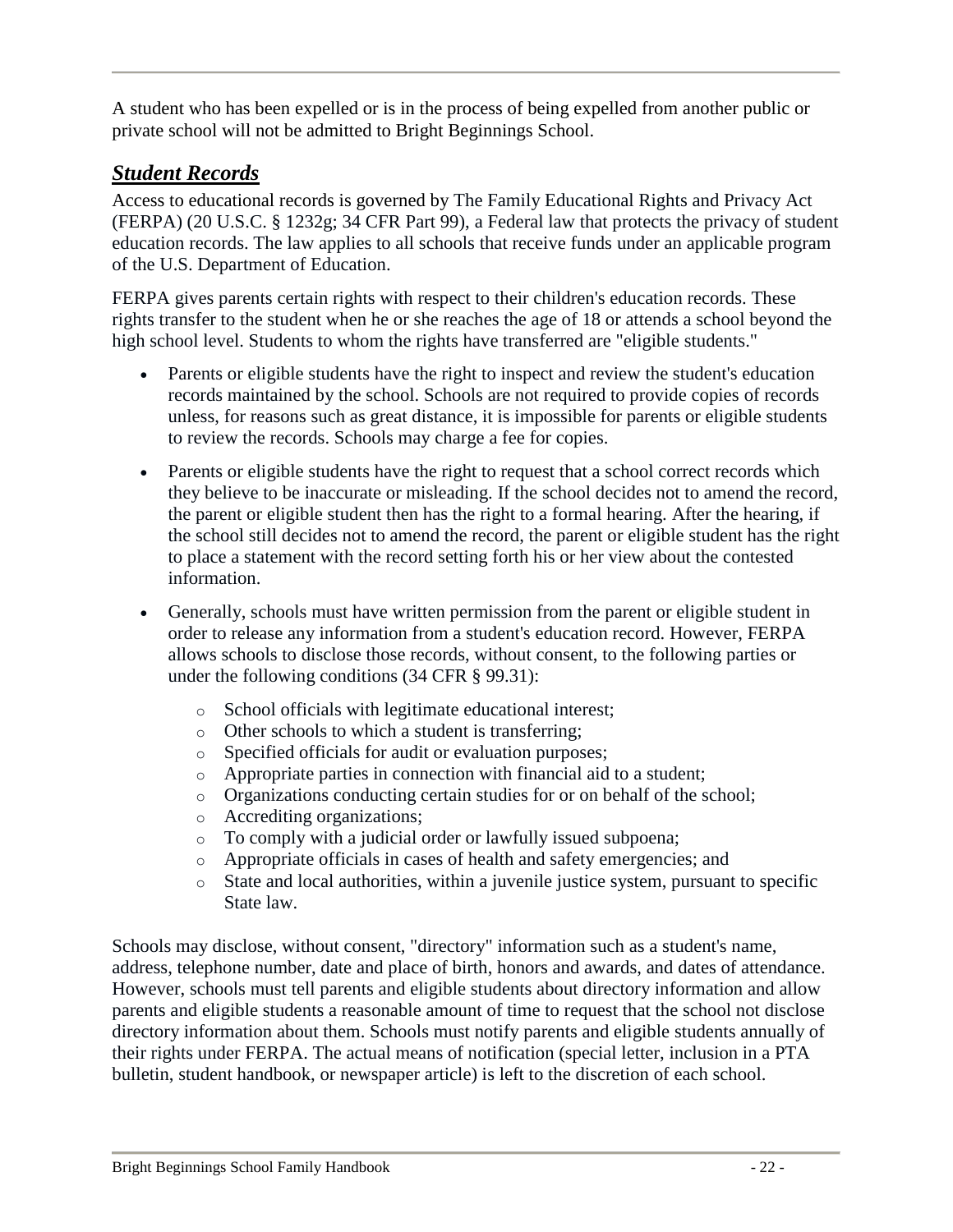Noncustodial and divorced parents have equal rights relating to student records unless the school has been provided a court order to the contrary.

# <span id="page-22-0"></span>*Tardies*

Tardiness is disruptive to the learning process and has a negative impact on the entire class. Parents and students share responsibility for arriving to school on time.

Doors/Gates will be locked at 8:30 a.m. and will not be re-opened until dismissal. Students who arrive after 8:30 will report to the office for a pass to take to the classroom teacher.

Tardiness will be handled in the following manner:

- Tardies may result in loss of participation in class activities, detention, loss of participation in extra-curricular activities, or other actions as deemed necessary by administration.
- Excessive tardies will result in parent contact and further disciplinary action to curb this type of recurrent program.

# <span id="page-22-1"></span>*Teacher Requests*

It is our goal to provide a well-balanced classroom that will facilitate a learning environment for all students to succeed. Classes for the upcoming year will include, but not be limited to, consideration of class size, respect for previous teacher's recommendation regarding separation of students and/or educational needs, boy/girl ratio, ability, and conduct. Specific teacher requests are not accepted. Staff changes may also occur, which may affect student placement. The principal will ultimately be responsible for student placement.

# <span id="page-22-2"></span>*Transfer Policy*

Please refer to the "Enrollment" and "School Age" sections of this handbook for further information. Students who have been expelled or are in the process of being expelled from another school will not be eligible for admission.

# <span id="page-22-3"></span>*Transportation*

Bright Beginnings School does not furnish transportation to and from school. Carpooling is encouraged.

# <span id="page-22-4"></span>*Tuition Payment Policy (Preschool, Full-Day Kindergarten, Before and After Care)*

All tuition payments are based on the total amount of school days divided into 10 equal payments. This amount is the same regardless of family vacation, school holidays, partial attendance, or illness. Tuition is due the first day of the month, including times during the school year of vacation, holidays and/or school closings. Please make payment arrangements prior to this date, if needed, with the principal. **Payments not made in full by the 1 st of each month are subject to a \$25 late fee**. Late fees apply during holidays/breaks. If tuition is more than two weeks late, you may be asked to withdraw your child. Failure to submit payment will indicate your withdrawal and your child will be automatically dropped from our rosters. Failure to submit tuition for a full-day kindergarten student will result in the student being withdrawn from full-day kindergarten and placed in a half-day kindergarten classroom. A 30-day notice is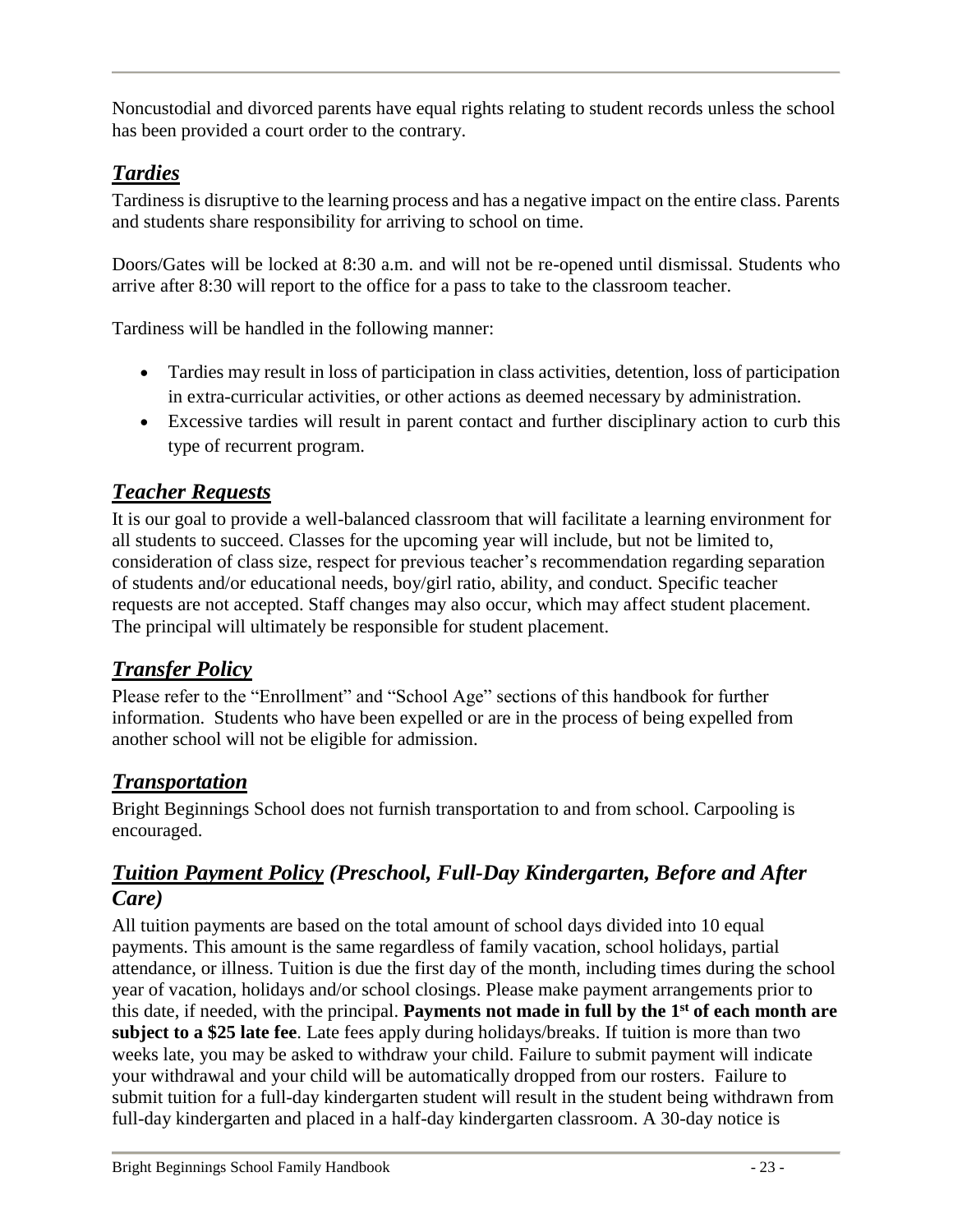required for withdrawing your child from any tuition and/or fee-based program. An additional full month's fee may apply depending on when notice is given.

#### **Please Note: a \$10 monthly fee will be charged for non-use of an automatic payment withdrawal form (ACH Form) for ALL monthly assessed fees.**

# <span id="page-23-0"></span>*Uninterrupted Instructional Time*

Each class has time designated as uninterrupted time. During this time, the school protects instructional time by ensuring that classes are not interrupted with announcements or messages from home. When you have messages, materials, lunch money, etc., please bring them to the school office and the school will relay these to the classroom. Please try to schedule appointments for your child outside of the normal instructional day.

# <span id="page-23-1"></span>*Volunteers*

All visitors/volunteers must sign-in at the office. Volunteers in the classroom are not allowed to have other children accompany them; *NO EXCEPTIONS*. This policy ensures safety, minimizes classroom interruption, and promotes full concentration in each learning activity. It is the policy of Bright Beginnings to actively seek parental support in many areas. We welcome and encourage volunteering service during the school year. We believe that your participation at school is valuable to your child's education. Volunteer hours may be spread out over the school year. There are many diverse areas to fill both at school and outside of school. Family members who volunteer in school related activities must be in good standing in all areas including, but not limited to tuition payments and/or other incurred fees.

Bright Beginnings School requires anyone working with students, including but not limited to classroom volunteers and fieldtrip chaperones, to have a current IVP Fingerprint Clearance Card. A copy of the card must be on file at BBS.

#### *Volunteer Guidelines*

Please keep a few things in mind when you are working with the students.

- Please check in with the front office. You **MUST** sign in and put a badge on before going beyond the office.
- Be positive with the students and with the work that they do. Maintain realistic standards for their work.
- Feel free to help a student; however, we encourage students to do all the work. Students learn by experimenting...so let them do their work if at all possible. Ask them first, "What do you think you should do?"
- Remember to keep what happens in the classroom confidential. Please don't discuss the lives or learning of the students you assist with other students or adults who are not in the classroom. On the other hand, if you have a concern, please feel free to bring it to the teacher's attention immediately.
- Please remember to be on time. If you are unable to come at your scheduled time, please call the office, send a note, or try calling someone else to see if he/she can substitute for you. We do depend on you.
- When working in your child's classroom, please do not allow or encourage your child to focus on you rather than what is going on in the classroom.